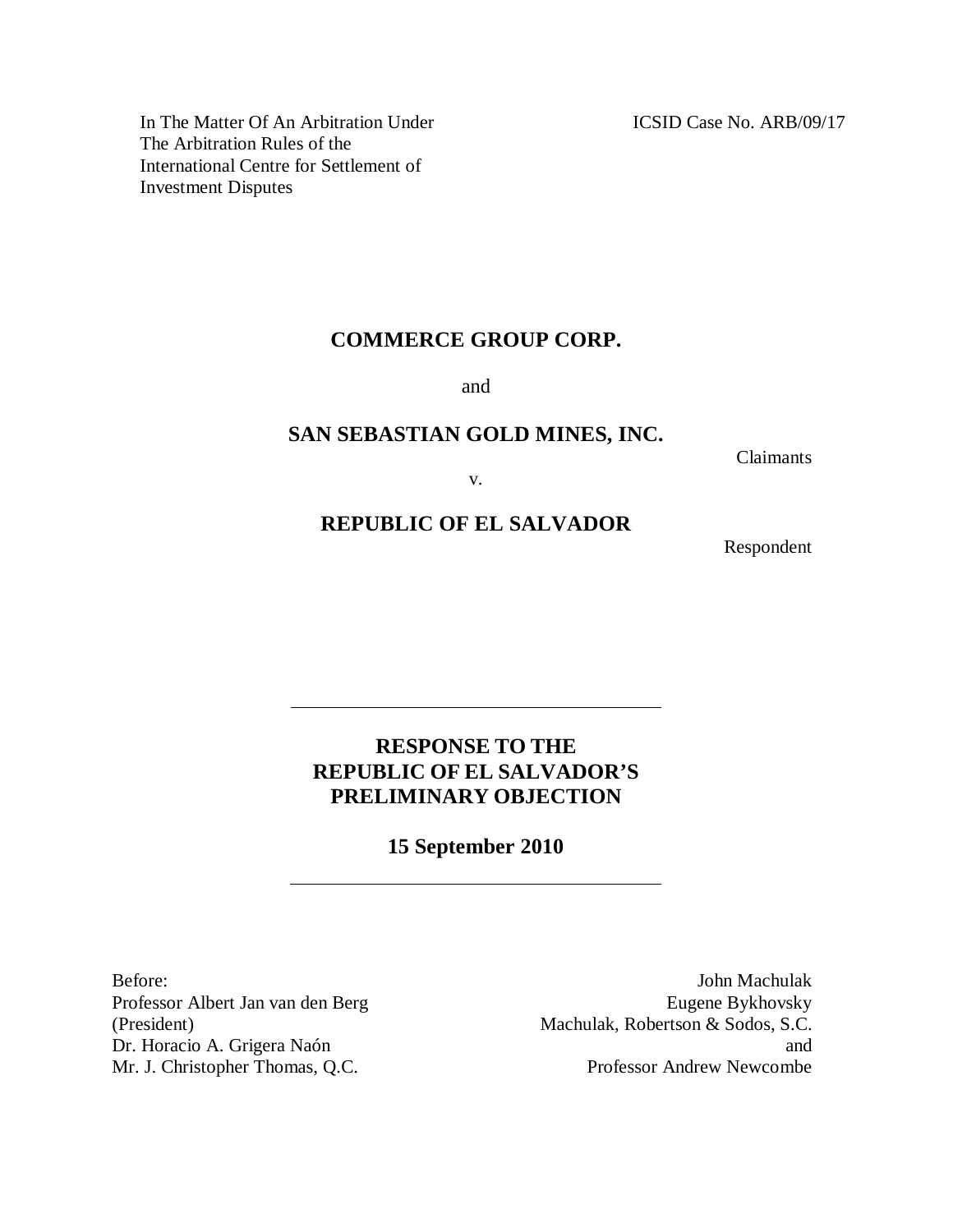# **TABLE OF CONTENTS**

| Ι.        |                                                                                                                                                                     |
|-----------|---------------------------------------------------------------------------------------------------------------------------------------------------------------------|
| П.        | The Waivers were fully effective as of 2 July 2009 and resulted in the waiver of the                                                                                |
| A.        |                                                                                                                                                                     |
| <b>B.</b> | The Waivers resulted in the abandonment of the Claimants' rights to continue the                                                                                    |
| C.        | The submission of waivers is a procedural requirement that must be satisfied for                                                                                    |
| D.        | Even if submission of a waiver is characterized as a jurisdictional requirement,                                                                                    |
| Ε.        | The CAFTA does not require discontinuance of domestic proceedings as a                                                                                              |
| F.        |                                                                                                                                                                     |
|           |                                                                                                                                                                     |
| A.        | The continuance of the Domestic Proceedings does not affect the validity of the                                                                                     |
| <b>B.</b> | In the alternative, the alleged non-compliance with the Waivers is a question of                                                                                    |
|           |                                                                                                                                                                     |
| A.        |                                                                                                                                                                     |
| <b>B.</b> | The Claimants have acted in accordance with the Waivers and the CAFTA 24                                                                                            |
| C.        | If the continuation of the Domestic Proceedings were found to be an impediment<br>to the admissibility of the claim or to have resulted in a defect in the Waivers, |
|           | V. The Preliminary Objection cannot result in the dismissal of the entire proceeding25                                                                              |
| A.        | Any alleged defect in the Waivers or other impediment applies only to the                                                                                           |
| <b>B.</b> | There is no waiver with respect to the revocation of the environmental permits                                                                                      |
| C.        | San Sebastian Gold Mines, Inc.'s Waiver is not defective in any event 29                                                                                            |
|           |                                                                                                                                                                     |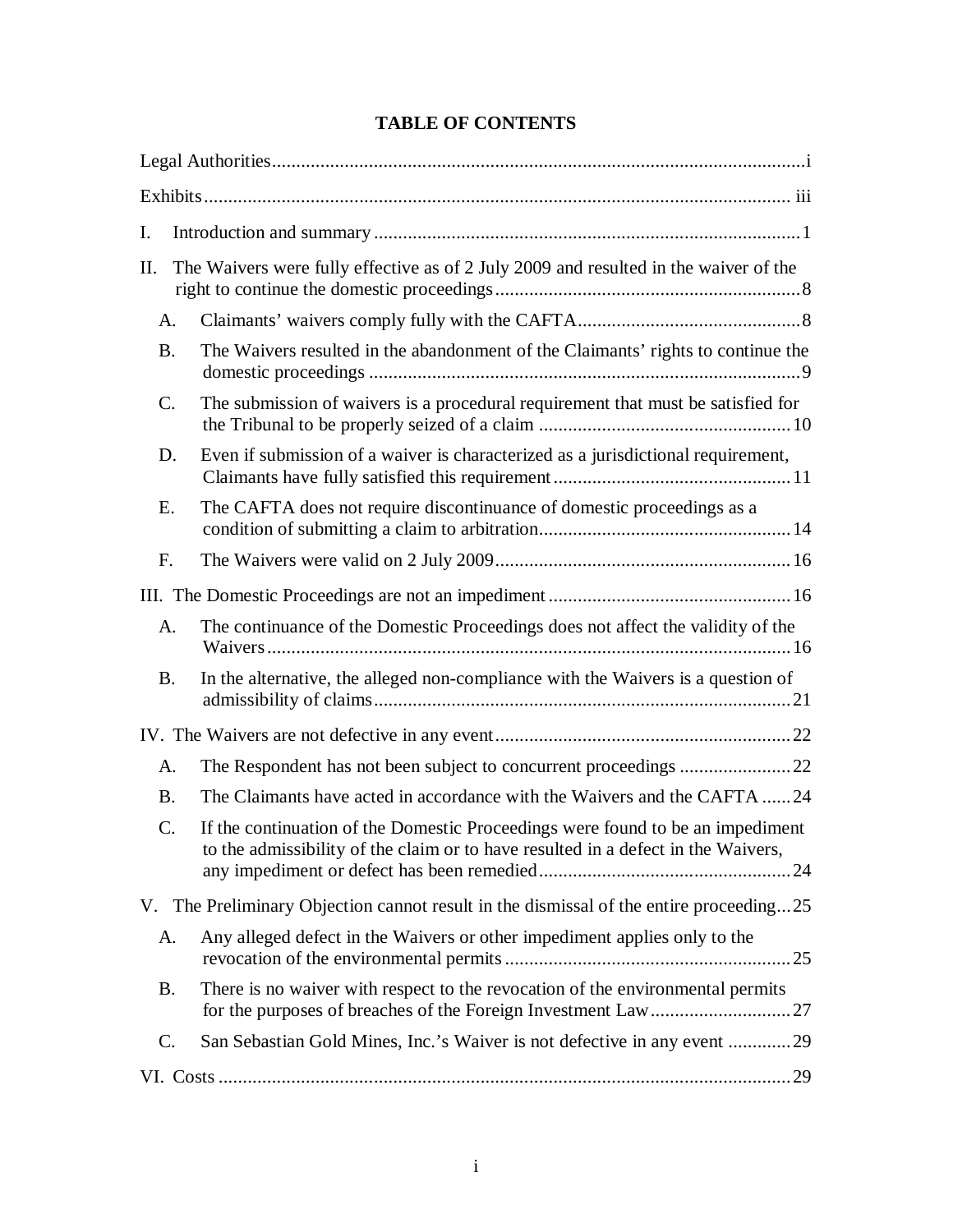| VII. The Respondent's submissions on reservations of rights with respect to<br>counterclaims and provisional measures are inappropriate and transparent attempts |                                                                                                                                                              |  |
|------------------------------------------------------------------------------------------------------------------------------------------------------------------|--------------------------------------------------------------------------------------------------------------------------------------------------------------|--|
|                                                                                                                                                                  |                                                                                                                                                              |  |
| VIII.                                                                                                                                                            |                                                                                                                                                              |  |
| A.                                                                                                                                                               | The Respondent is not entitled to make further preliminary objections under<br>Article 10.20.4 and the Claimants reserve their rights to object to a further |  |
| B.                                                                                                                                                               | The Claimants reserve their rights to object to the Respondent's translations 32                                                                             |  |
|                                                                                                                                                                  | The Claimants reserve their rights with respect to any future proceedings32                                                                                  |  |
|                                                                                                                                                                  |                                                                                                                                                              |  |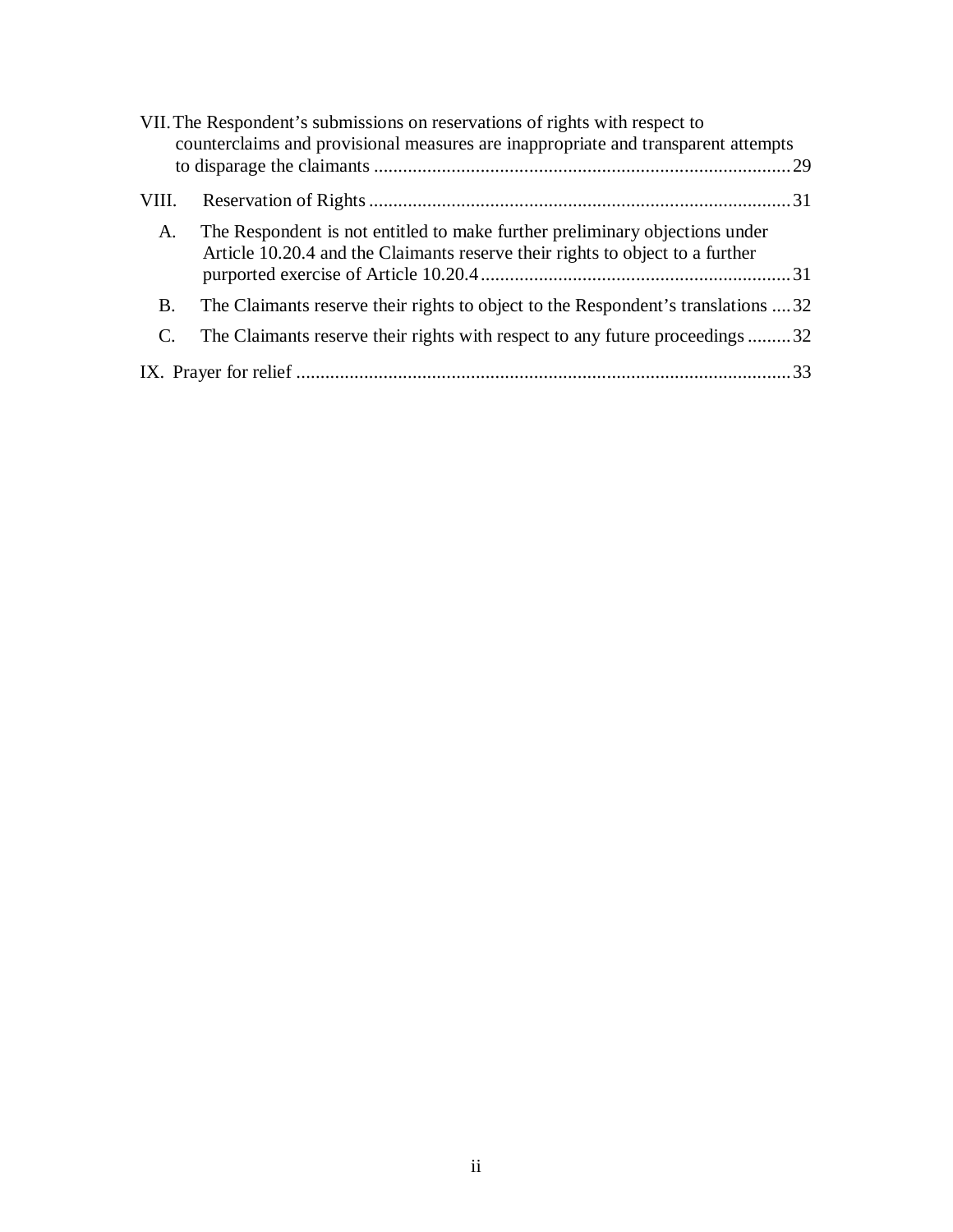#### **LEGAL AUTHORITIES**

- CL-1 The Dominican Republic Central America United States Free Trade Agreement, 2004 (the CAFTA)
- CL-2 El Salvador's Investment Law (the Foreign Investment Law)
- CL-3 *Ethyl Corporation v. Canada*, UNCITRAL, Award on Jurisdiction, 24 June 1998
- CL-4 *International Thunderbird Gaming Corporation v. United Mexican States*, UNCITRAL, Arbitral Award, 26 January 2006
- CL-5 *Pope & Talbot Inc. v. Government of Canada*, UNCITRAL, Award In Relation to Preliminary Motion by Government of Canada to Strike Paragraphs 34 and 103 of the Statement of Claim from the Record (the "Harmac Motion"), 24 February 2000
- CL-6 *Mondev International Ltd. v. United States of America*, ICSID Case No. ARB(AF)/99/2, Award, 11 October 2002
- CL-7 *Waste Management, Inc. v. United Mexican States*, ICSID Case No. ARB(AF)/98/2, Arbitral Award, 2 June 2000 [*Waste Management I*]
- CL-8 *Waste Management, Inc. v. United Mexican States*, ICSID Case No. ARB(AF)/00/3, Decision of the Tribunal on Mexico's Preliminary Objection concerning the Previous Proceedings, 26 June 2002 [*Waste Management II*]
- CL-9 *Railroad Development Corporation v. The Republic of Guatemala*, ICSID Case No. ARB/07/23, Decision on Objection to Jurisdiction, 17 November 2008
- CL-10 *Compañiá de Aguas del Aconquija S.A. and Vivendi Universal v. Argentine Republic*, ICSID Case No. ARB/97/3, Decision on Jurisdiction, 14 November 2005
- CL-11 *Waste Management, Inc. v. United Mexican States*, ICSID Case No. ARB(AF)/98/2, Dissenting Opinion, 2 June 2000
- CL-12 *Vanessa Ventures Ltd. v. Bolivarian Republic of Venezuela*, ICSID Case No. ARB(AF)04/6, Decision on Jurisdiction, 22 August 2008
- CL-13 Canada Venezuela Bilateral Investment Agreement, 1996
- CL-14 Vienna Convention on the Law of Treaties, 1969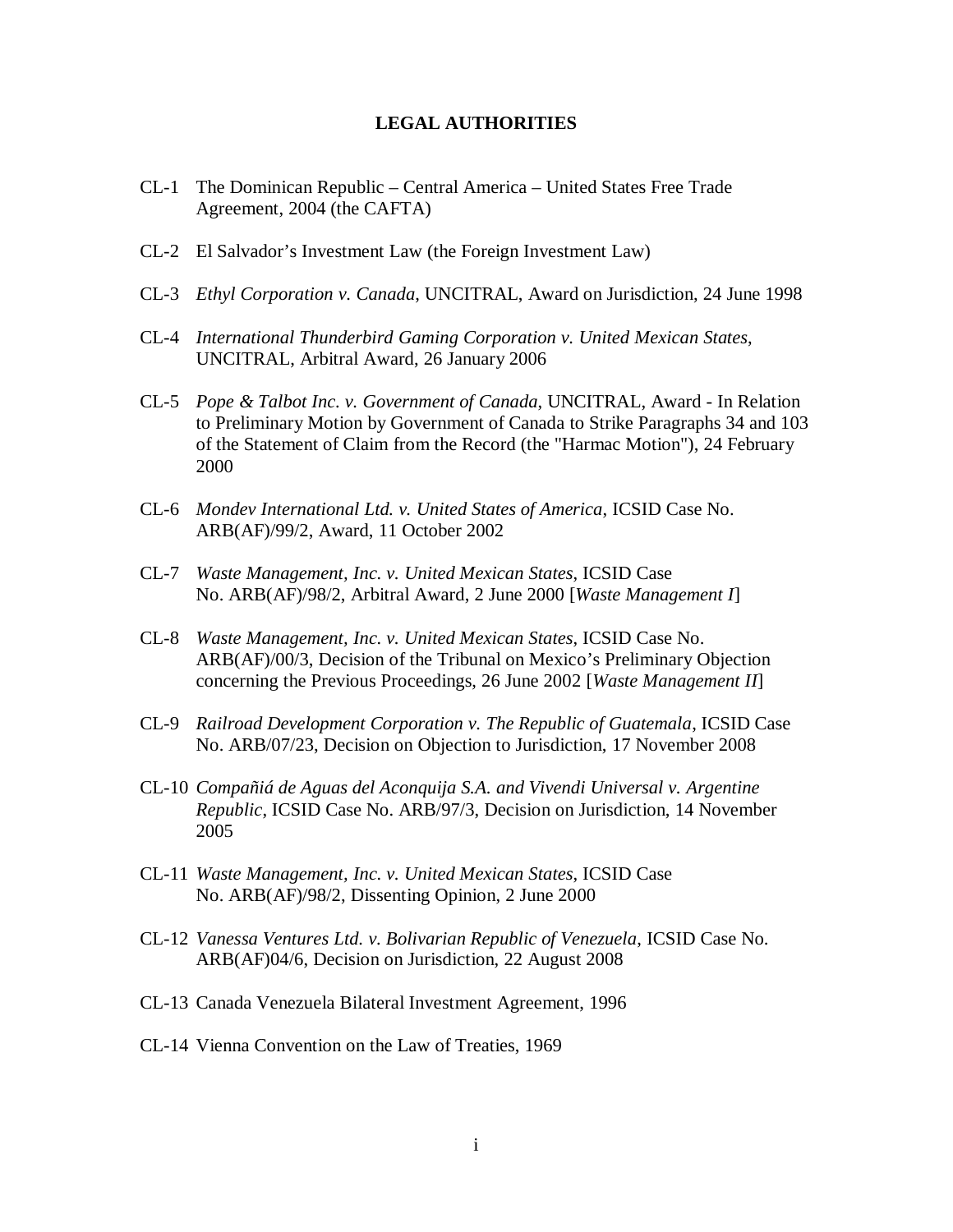- CL-15 CAFTA, Chapter One
- CL-16 *Técnicas Medioambientales Tecmed, S.A. v. United Mexican States*, ICSID Case No. ARB (AF)/00/2, Award, 29 May 2003
- CL-17 *Fireman's Fund Insurance Company v. United Mexican States*, ICSID Case No. ARB(AF)/02/01, Award [redacted version], 14 July 2006
- CL-18 *Pac Rim Cayman LLC v. Republic of El Salvador*, ICSID Case No. ARB/09/12, Decision on the Respondent's Preliminary Objections Under CAFTA Articles 10.20.4 and 10.20.5, 2 August 2010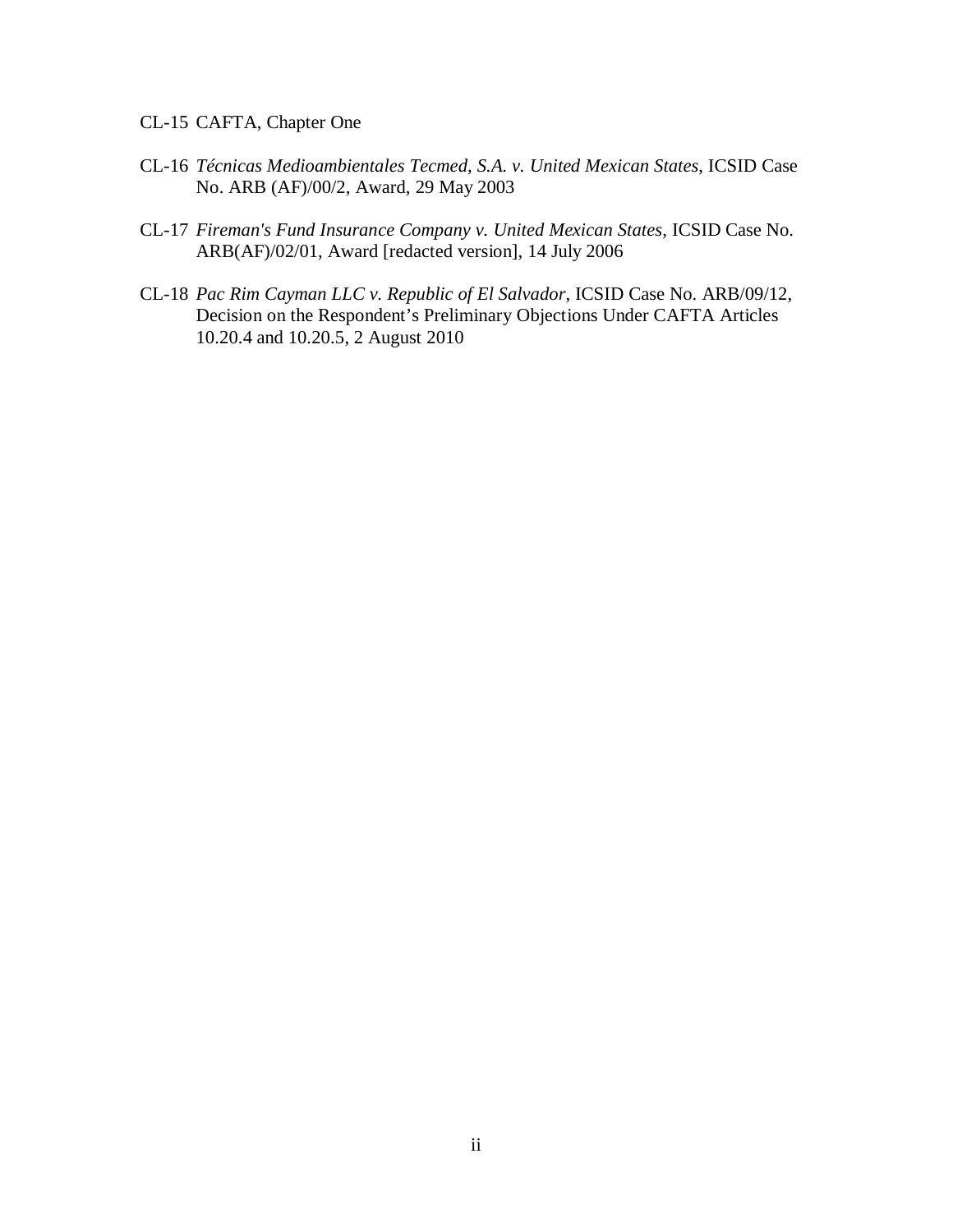#### **EXHIBITS**

- C-1 *Good Bye to the Mines*, La Prensa Grafica, 9 July 2006
- C-2 *President of El Salvador asks for caution regarding mining exploitation projects*, Invertia, 11 March 2008
- C-3 *"No" to mining: Saca closes the doors to the exploitation of metals*, La Prensa Grafica, 26 February 2009
- C-4 *No to Mining: Presidential Commitment*, La Prensa Grafica, 13 January 2010
- C-5 Notice of Arbitration, 2 July 2010
- C-6 Petition to Supreme Court of El Salvador, Case 308-2006, 6 December 2006
- C-7 Petition to Supreme Court of El Salvador, Case 309-2006, 6 December 2006
- C-8 Commerce Group Corp., 2010 Annual Report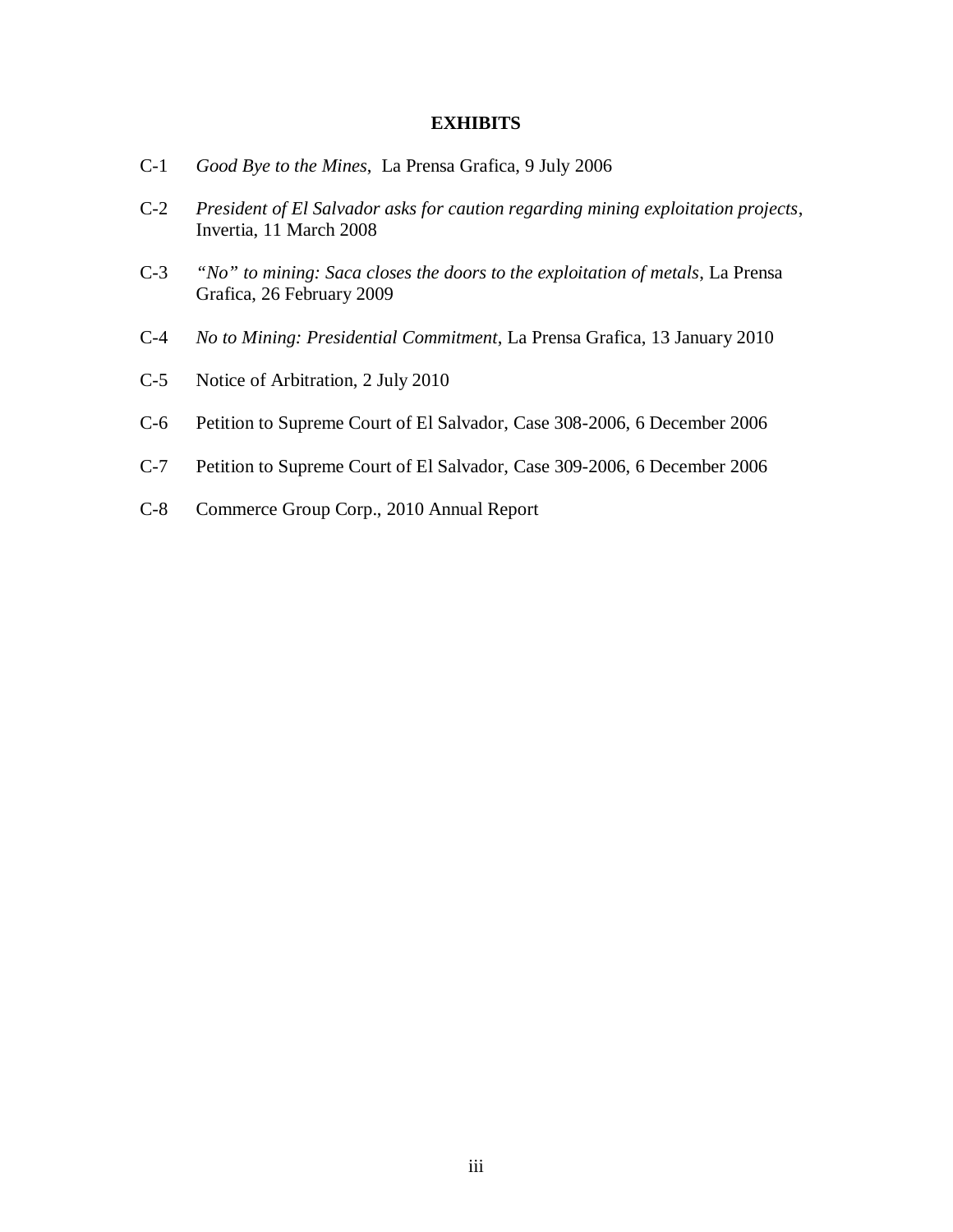### **I. INTRODUCTION AND SUMMARY**

1. Commerce Group Corp. (**Commerce**) and San Sebastian Gold Mines, Inc. (**SanSeb**) (collectively the **Claimants**) are affiliated U.S. corporations that have formed a joint venture to undertake gold mining in El Salvador. Both are publicly held corporations that have, in the aggregate, approximately 3,300 shareholders, over 95% of whom reside in the United States. Over the past over 40 years the Claimants have invested over \$100 million in their mining activities in El Salvador; they have a history of mining in the country going back to October, 1968.

2. The Claimants mined gold at the San Sebastian Gold Mine in Santa Rosa de Lima. For over 25 years, however, there has been no processing of gold at or near the San Sebastian mine; all of the ore from the mine was hauled to and processed at the Claimants' mill and plant in San Cristóbal, which is approximately 15 miles from the San Sebastian mine. In the 1990s, the Claimants produced tens of thousands of ounces of bullion through their operations. When the San Sebastian Gold Mine was operating, the Claimants employed hundreds of laborers, geologists, engineers, plant operators and others in El Salvador. During their long history in El Salvador, the Claimants brought not only employment, but also considerable infrastructure improvements to the vicinity of Santa Rosa de Lima, such as roads and bridges, made contributions for the general good, and built a church.

3. In 2003, El Salvador's Ministry of Economy replaced the Claimants' existing mining concession with a new 20-year exploitation concession under the new mining law. The concession gave the Claimants the right to mine at the San Sebastian Gold Mine site. A year later, El Salvador extended the concession to 30 years, or in other words, until 2034. In 2003 and 2004, the Claimants obtained two exploration licenses for additional areas. From 2004 onwards, the Claimants continued to invest significant time, effort and resources in developing their mining exploration and production operations.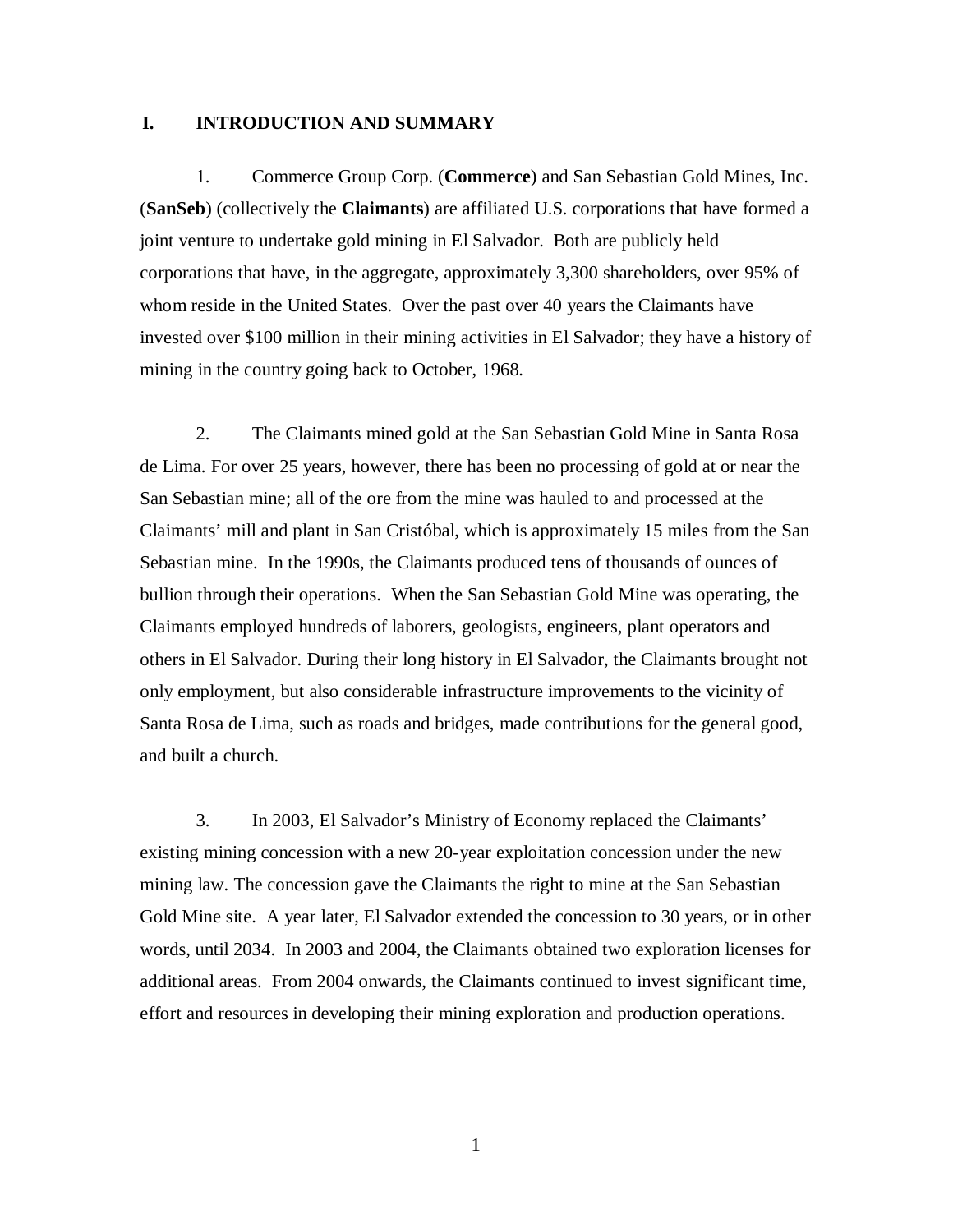4. In 2006, the Republic of El Salvador (**El Salvador** or the **Respondent**) began a course of conduct that has resulted in the destruction of the Claimants' investments. In contravention of its domestic and international legal obligations, El Salvador arbitrarily revoked the Claimants' environmental permits, ordered the closure of their operations and failed to renew their exploration licenses. These measures are manifestations of a broader government practice to terminate all mining activities by foreign investors in El Salvador. In complete disregard of the Claimants' rights under their exploitation concession and exploration licenses, El Salvador has effectively adopted and maintained a *de facto* moratorium on metallic mining.

5. As a result of El Salvador's conduct, the Claimants have been unable to proceed with plans to develop their operations. In 2008, the Claimants entered an agreement with a strategic partner to develop the San Sebastian Gold Mine. After meeting with representatives of the El Salvadoran government, however, the strategic partner withdrew. It was clear that the El Salvadoran government would not allow mining under any circumstances.

6. Although the Claimants will prove the relevant facts to substantiate all of their claims in their memorial, in light of El Salvador's outright denial that a *de facto* moratorium on mining exists or has ever existed, combined with El Salvador's suggestion that the Claimants' claims are frivolous, the Claimants are compelled to draw the Tribunal's attention to several readily available public statements by the former Minister of Environment and the former and current Presidents of the Republic of El Salvador dating from 2006 to the present. The statements speak for themselves—there has been a radical change in government policy with respect to metallic mining in El Salvador. Since 2006, government representatives have made it clear that there is to be no mining in the country.

7. In July 2006, the Minister in charge of the Ministry of the Environment and Natural Resources (MARN) stated in an interview that El Salvador would not approve any further mining projects because of concerns about environmental impacts.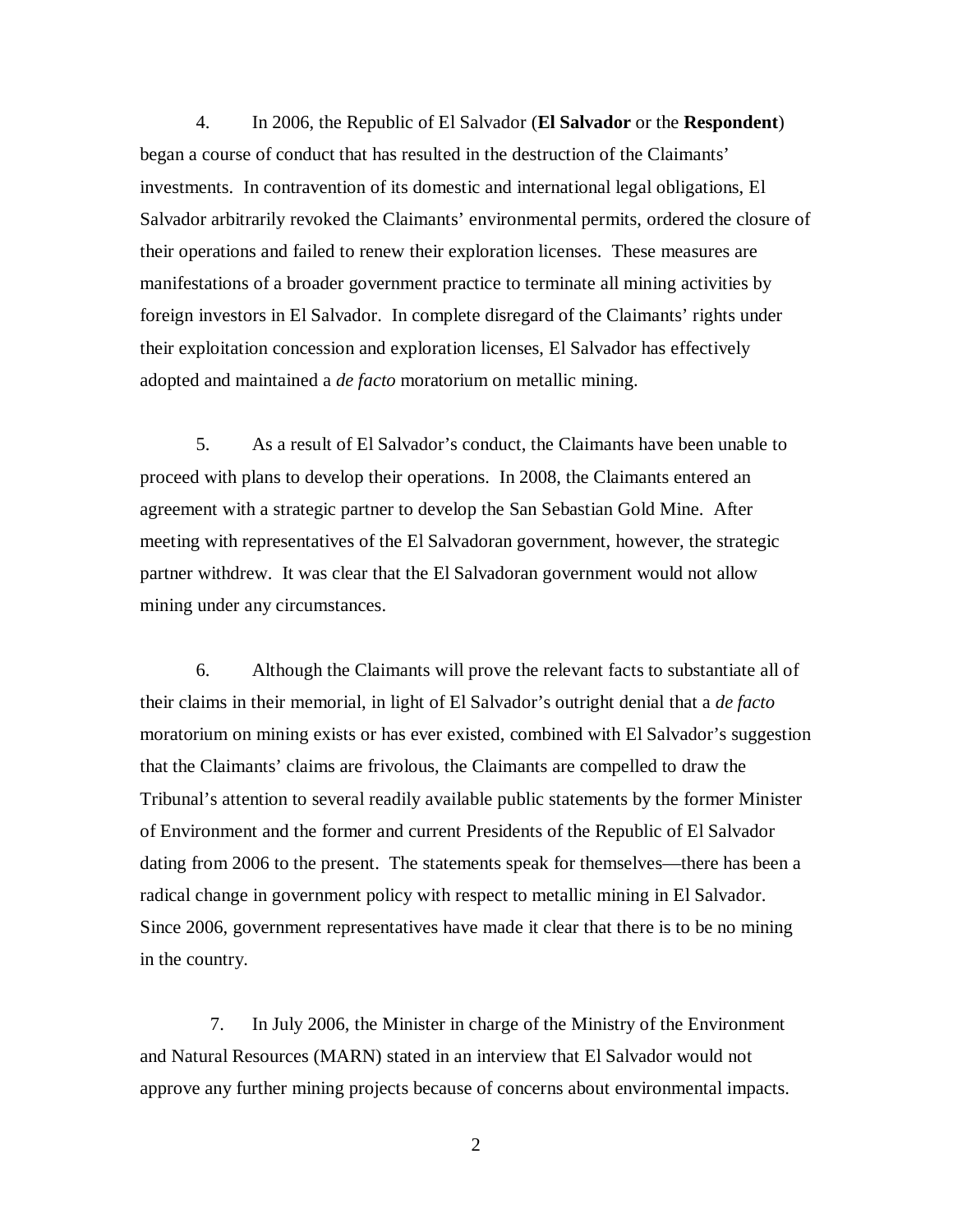With respect to mining in Santa Rosa de Lima (the Claimants' San Sebastian Gold Mine), Minister Hugo Barrera stated:

> *They* [i.e. the Government] *are retracting the authorization that was given by the other government in San Sebastian, I am leaving the authorization without effect, I am going to take it away.*<sup>1</sup>

8. When asked, "Are you retracting the licenses because of possible

contamination?", Minister Hugo Barrera stated**:**

*No we are not doing it for anything in particular but rather for a general thing.*<sup>2</sup>

9. In March 2008, President Saca stated, with respect to mining enterprises

applying for exploitation permits:

*What I am saying is that, in principle, I am not in favor of authorizing those permits.*<sup>3</sup>

10. In February 2009, in the context of commenting on mining claims,

President Saca declared:

 $\overline{a}$ 

*As long as Elias Antonio Saca is president, not a single permit (for mining exploitation) will be granted, not even environmental permits, which are prior to those authorized by the Ministry of Economy.* 4

11. In January 2010, President Funes repeated that no mining

exploitation projects will be authorized:

*I do not need to pass a decree for this authorization not to be given, since that would mean doubting the word of the President. The authorization of mining exploitation projects is not included in the governmental programs, it is not in the "Five Year Plan".*<sup>5</sup>

<sup>&</sup>lt;sup>1</sup> *Good Bye to the Mines*, La Prensa Grafica, 9 July 2006 (C-1). The original Spanish text reads: "Se está revirtiendo la autorización que dieron en otro gobierno en San Sebastián, estoy dejando sin efecto la autorización, la voy a quitar".

<sup>&</sup>lt;sup>2</sup> Ibid. The original Spanish text reads: "No lo hacemos por nada en particular, sino por una cosa en general.".

<sup>3</sup> *President of El Salvador asks for caution regarding mining exploitation projects*, Invertia, 11 March 2008 (C-2). The original Spanish text reads: "Lo que estoy diciendo es que, en principio, yo no estoy de acuerdo con otorgar esos permisos . . . .".

<sup>4</sup> *"No" to mining: Saca closes the doors to the exploitation of metals*, La Prensa Grafica, 26 February 2009 (C-3). The original Spanish text reads: "Mientras Elías Antonio Saca esté en la presidencia, no otorgará ni un tan solo permiso, (para la explotación minera) ni siquiera permisos ambientales, que son previos a los que otorga el Ministerio de Economía."

<sup>5</sup> *No to Mining: Presidential Commitment*, La Prensa Grafica, 13 January 2010 (C-4). The original Spanish text reads: "No necesito emitir un decreto para que esa autorización no se dé, eso sería dudar de la palabra del presidente. No existe en los programas del gobierno, no está en el Plan Quinquenal la autorización de proyectos de explotación minera."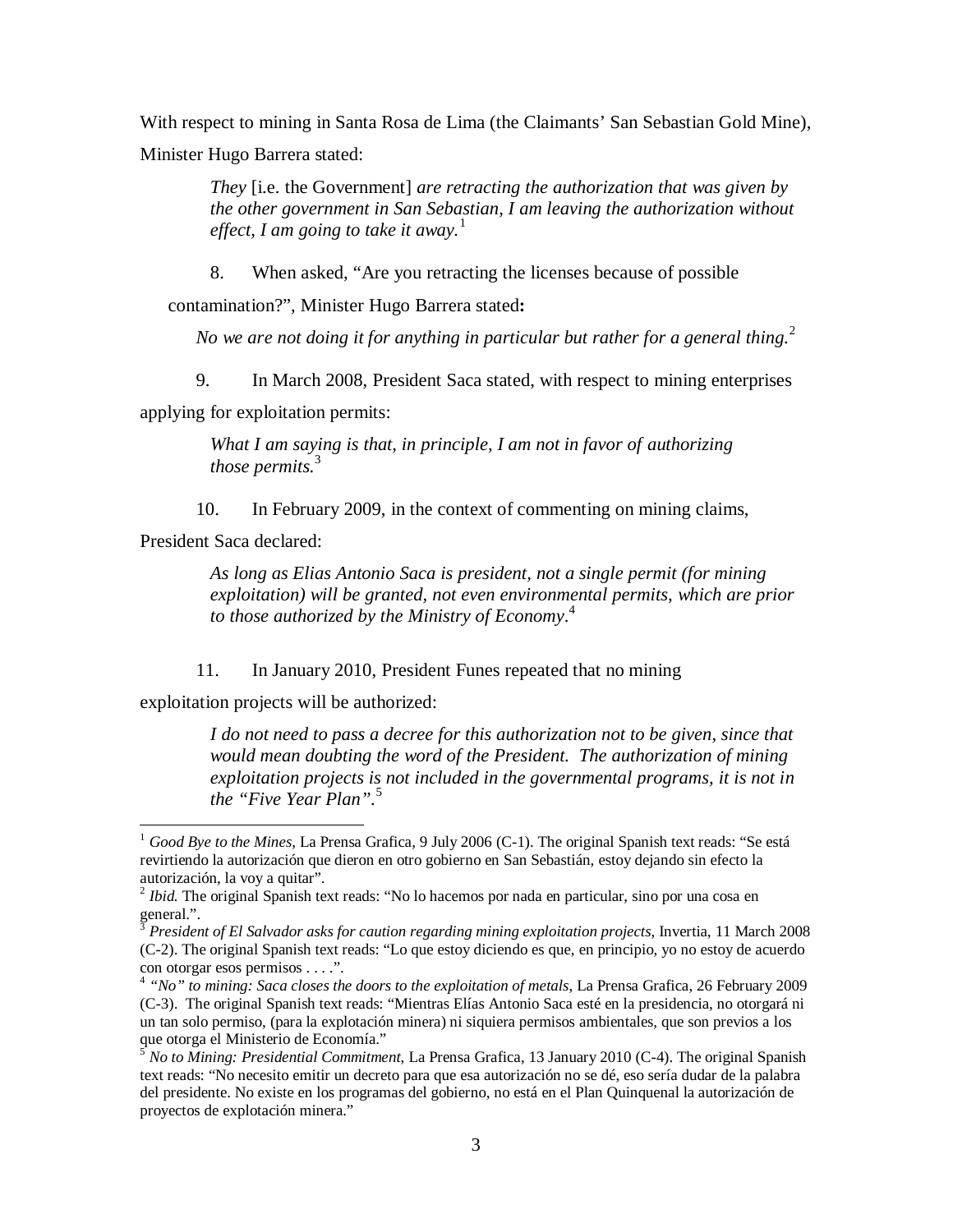12. To be clear, Claimants do not contest El Salvador's sovereign right to ban mining and expropriate mining operations. However, any such public policy measures must be taken in accordance with due process of law and provide compensation to the affected investors in accordance with El Salvador's obligations under the Dominican Republic – Central America – United States Free Trade Agreement (the **CAFTA**) 6 and El Salvador's domestic foreign investment law (the **Foreign Investment Law**). 7

13. El Salvador has made its Preliminary Objection in this proceeding in the hope that it can avoid having to the face the consequence of its illegal conduct. As the Claimants will demonstrate, the Respondent's Preliminary Objection is entirely without merit. The Claimants submit that this proceeding should advance expeditiously to a written and oral phase on the merits.

14. The sole issue for determination in the Preliminary Objection is the relationship between the Respondent's consent to arbitration in CAFTA Article 10.17 and the requirement that the Claimants submit waivers in accordance with CAFTA Article 10.18.2. The Respondent spends needless pages of pleadings emphasizing the importance of consent as a cornerstone of ICSID arbitration. The Claimants agree that consent to arbitration is foundational. However, the issue before this Tribunal is a narrow one: do Claimants' waivers comply with CAFTA Article 10.18.2 and, if not, what might be the consequence of any alleged noncompliance.

15. The Claimants' submissions with respect to whether its waivers comply with the CAFTA proceed in three parts. First, the Claimants submitted waivers on 2 July 2009 in compliance with CAFTA Article 10.18.2 (Section II). Second, the continuation of domestic proceedings *after* 2 July 2009 does not affect

 $6$  Dominican Republic – Central America – United States Free Trade Agreement (the CAFTA) (CL-1).

 $^7$  El Salvador's Investment Law (the Foreign Investment Law) (CL-2).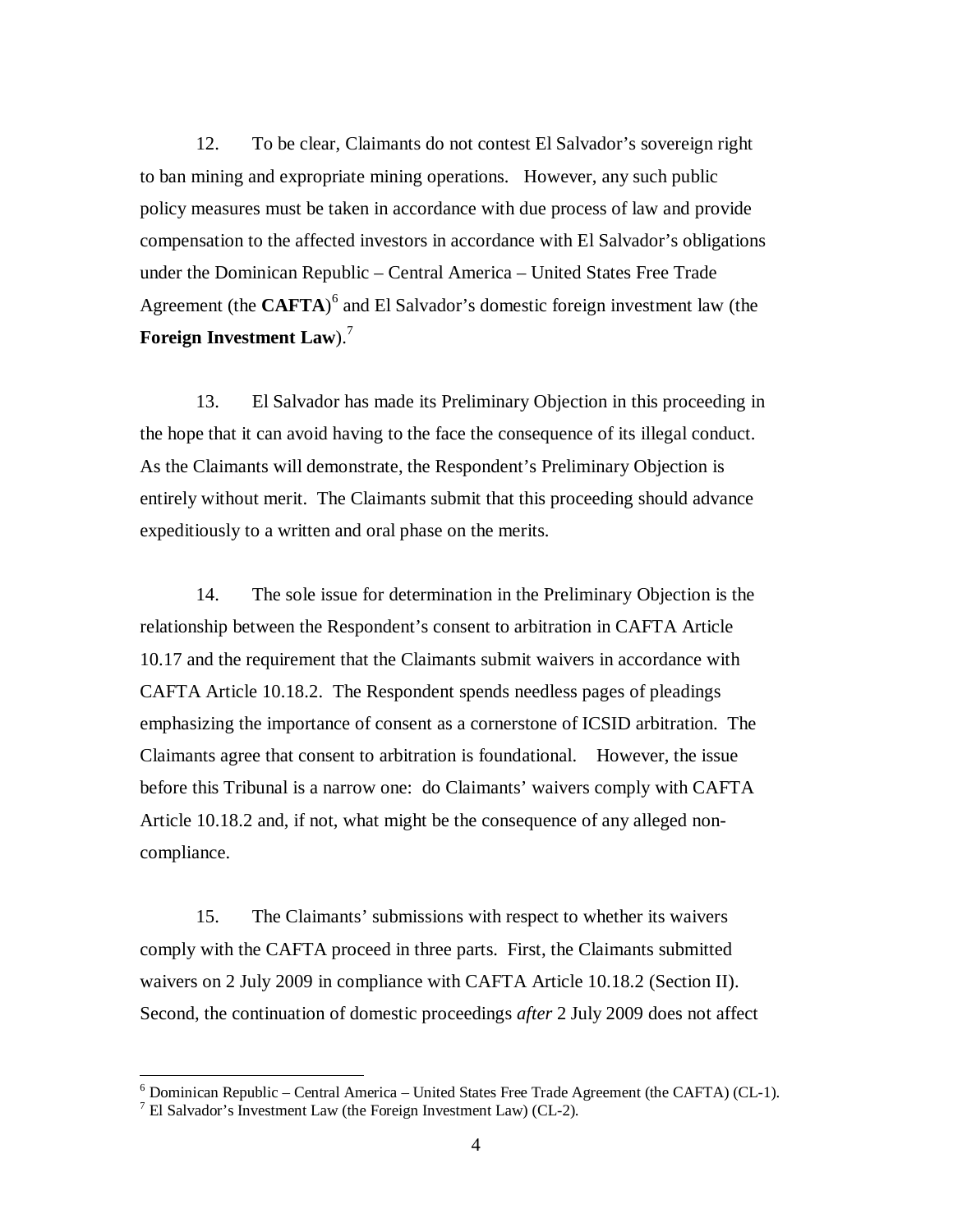the validity of the waivers (Section III). Third, the waivers are not defective in any event (Section IV).

16. In Section II, the Claimants establish that on 2 July 2009 they submitted waivers in full compliance with the requirements of Art.10.18.2. The waivers are unqualified in all respects and are effective to waive definitively and absolutely the Claimants' rights to initiate or continue domestic proceedings. Notwithstanding whether the delivery of waivers is characterized as a procedural or jurisdictional requirement, the Claimants satisfied this requirement on 2 July 2009, the relevant date for determining the jurisdiction of this Tribunal. Further, the Claimants submit that there is no requirement in Article 10.18.2 to discontinue domestic proceedings prior to submitting a CAFTA claim. It would be nonsensical to require a claimant to deliver a signed waiver of the right to continue domestic proceeding, if, in fact, Article 10.18.2 already obligated the claimant to discontinue the domestic proceedings before submitting a claim in the first place.

17. In the second part of the pleadings (Section III), the focus turns to the relevance of the continuance of domestic proceedings *after* the submission of the Notice of Arbitration on 2 July 2009. The fundamental point is that a waiver is a unilateral and final abandonment, extinguishment and abdication of legal rights. The fact that the Claimants did not take active steps to discontinue the domestic proceedings (to which they had already and definitively waived their rights) does not affect the validity of the Claimants' waivers. Further, the facts in this case are entirely distinguishable from previous cases in which tribunals have found waivers defective. In those cases, the investors had taken active steps to maintain domestic proceedings, bringing into question whether the investors really intended to waive the right to initiate or continue proceedings. In contrast, in this case, the Claimants took no action to continue the domestic proceedings and have acted consistently with the waivers since 2 July 2009. Finally, the Claimants submit that any question of the alleged non-compliance of the waivers is a question of the admissibility of claims, not the jurisdiction of this Tribunal. Any alleged impediment that might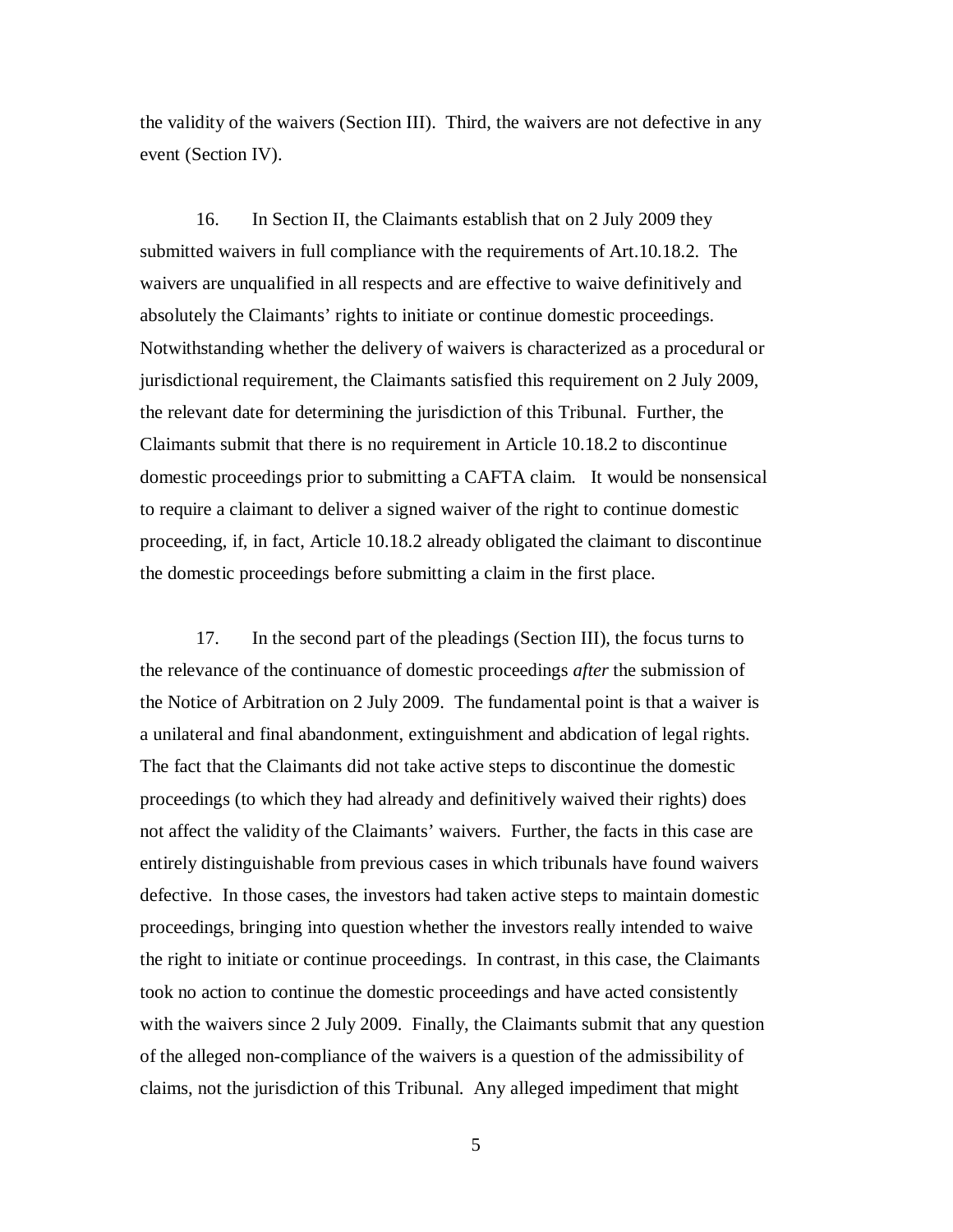have existed to the admissibility of claims is no longer present because the domestic proceedings ended in March 2010.

18. Although the submissions in Sections I and II of this Response answer the Respondent's Preliminary Objection in its entirety, Section IV provides additional bases for rejecting the Respondent's Preliminary Objection. As the Respondent itself argues, the purpose of the waiver requirement is to ensure that a respondent state is not subject to concurrent proceedings regarding the same measure. In the present case there never were concurrent proceedings. The domestic proceedings ended in March 2010. As provided in ICSID Arbitration Rule 6, the current arbitral proceeding did not begin until 1 July 2010, the date the Secretary General notified the parties that all the arbitrators have accepted their appointment. There simply have not been any concurrent proceedings that would trigger any alleged defect.

19. In Section IV, the Claimants further submit that even if the Tribunal were to accept that a waiver can be rendered defective by subsequent conduct, the Claimants have never acted inconsistently with their waivers and that any alleged defect was remedied by the fact that, as of 18 March 2010, the domestic proceedings had ended.

20. Section V of the submissions addresses the potential consequences of a Tribunal determination that the waivers are terminally defective. Any defect that might be found in the waivers would only be operative with respect to the measures at issue in the domestic proceedings—the revocation of the environmental permits. All the Claimants' *other* CAFTA claims based on *other* measures, including those with respect to the exploration licenses and the *de facto* moratorium, are unaffected by the waiver issue. Further, even accepting the entirety of the Respondent's Preliminary Objection, lack of consent to the submission of CAFTA claims does not affect the Respondent's separate and independent consent to this proceeding based on the Foreign Investment Law.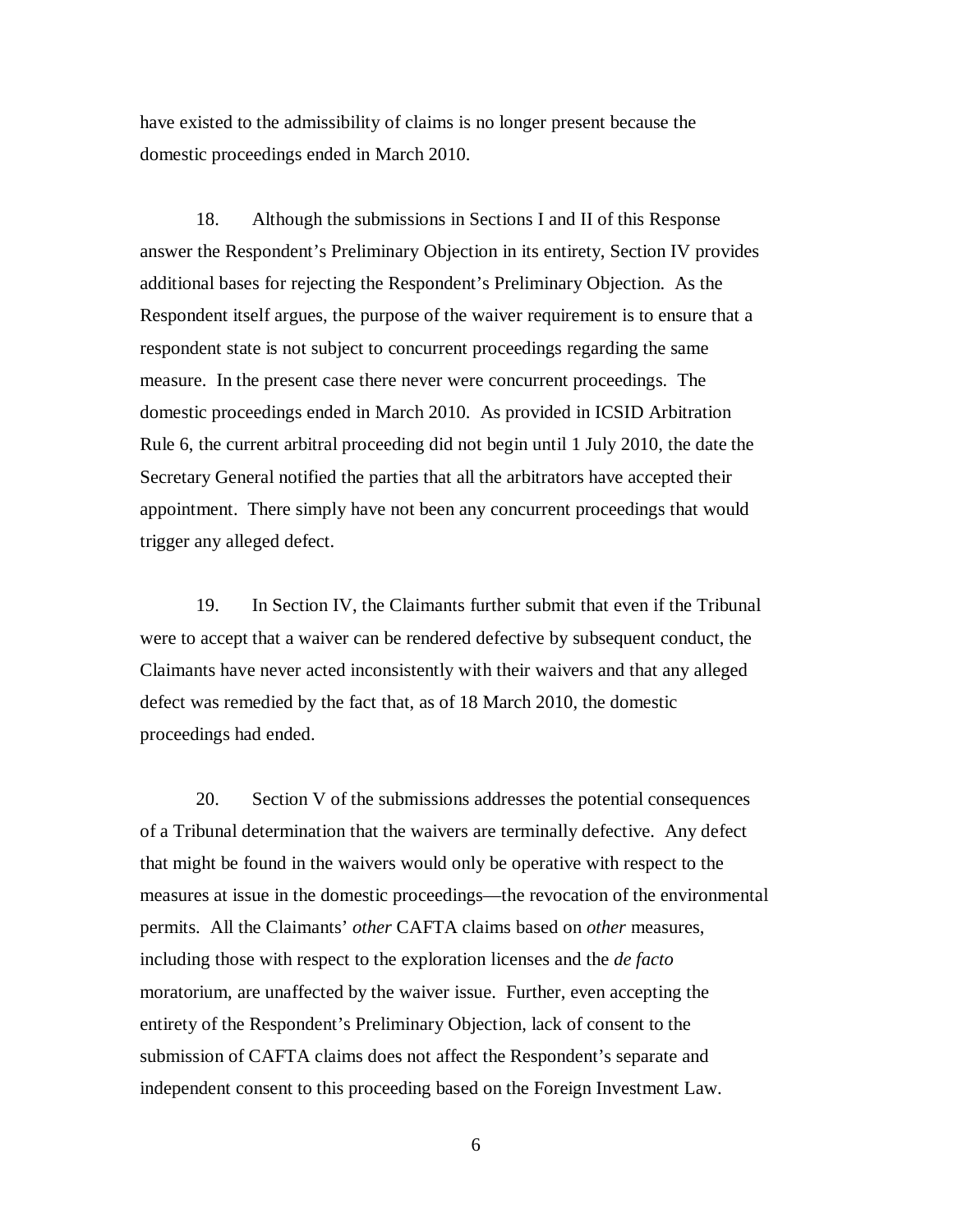21. Finally, any defect in the waivers operates only against Commerce. SanSeb was not a party to the domestic proceedings and its claims under the CAFTA and the Foreign Investment Law are entirely unaffected by the waiver issue.

22. The final sections of the Response address costs and reservations of rights.

23. To conclude this introduction and summary, the Claimants note with regret the tone taken by Respondent's Counsel in describing Claimants' conduct as characterized by bad faith and as representing an abuse of process. Claimants' so-called bad faith is nothing but a reflection of the Respondent's own misinterpretation of one article of the CAFTA. As amply demonstrated in this Response, Claimants submitted fully compliant waivers with their Notice of Arbitration. No provision in the CAFTA requires the immediate discontinuance of domestic proceedings. The Claimants have acted in full compliance with the waivers. Finally, the Respondent has not, in fact, been subject to concurrent proceedings.

24. The Claimants emphatically deny that they have acted in bad faith or adopted a strategy of waiting for a favourable result from the domestic proceedings. The Claimants have worked carefully and diligently to assess their legal options after being subject to the Respondent's illegal conduct. The Respondent's illegal conduct has eviscerated the Claimants' investment and caused significant business, financial and legal problems for the Claimants.

25. With respect to the Respondent's allegation that the Claimants were waiting for a favourable result, the Claimants would note that any delay in the commencement of this proceeding is due to the Respondent's failure to appoint an arbitrator in accordance with the time limits set out in CAFTA Article 10.19, which provides for the constitution of the arbitral tribunal within 75 days of the registration of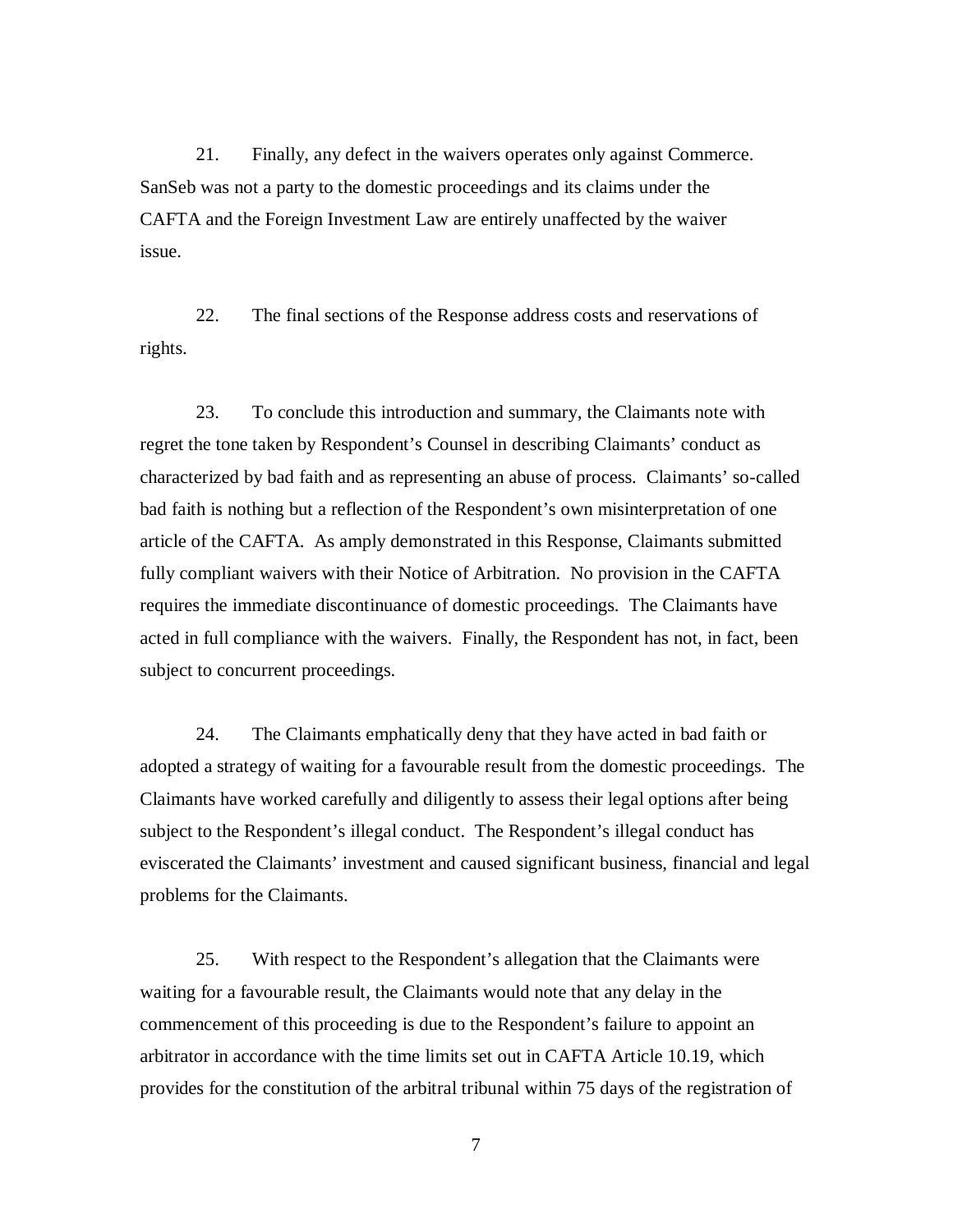the Notice of Arbitration. ICSID registered the request for arbitration on 21 August 2009 and the Claimant appointed an arbitrator on 23 October 2009. The Respondent did not appoint an arbitrator until 28 April 2010, well over five months after the date on which this Tribunal was supposed to have been constituted and, as it turns out, well over a month after the El Salvadoran Supreme Court had rendered its final decision.

# **II. THE WAIVERS WERE FULLY EFFECTIVE AS OF 2 JULY 2009 AND RESULTED IN THE WAIVER OF THE RIGHT TO CONTINUE THE DOMESTIC PROCEEDINGS**

### **A. Claimants' waivers comply fully with the CAFTA**

- 26. CAFTA Articles 10.18.2 and 10.18.3 provide as follows:
- 2. No claim may be submitted to arbitration under this Section unless: (a) the claimant consents in writing to arbitration in accordance with the procedures set out in this Agreement; and
	- (b) the notice of arbitration is accompanied,
		- (i) for claims submitted to arbitration under Article 10.16.1(a), by the claimant's written waiver, and

(ii) for claims submitted to arbitration under Article 10.16.1(b), by the claimant's and the enterprise's written waivers of any right to initiate or continue before any administrative tribunal or court under the law of any Party, or other dispute settlement procedures, any proceeding with respect to any measure alleged to constitute a breach referred to in Article 10.16.

3. Notwithstanding paragraph 2(b), the claimant (for claims brought under Article 10.16.1(a)) and the claimant or the enterprise (for claims brought under Article 10.16.1(b)) may initiate or continue an action that seeks interim injunctive relief and does not involve the payment of monetary damages before a judicial or administrative tribunal of the respondent, provided that the action is brought for the sole purpose of preserving the claimant's or the enterprise's rights and interests during the pendency of the arbitration.

27. In accordance with Article 10.18.2(b), the Claimants submitted waivers dated 2 July 2009 as Exhibits A and B to their Notice of Arbitration (the **Waivers**).<sup>8</sup> The Waivers fully satisfy all CAFTA requirements. The Waivers accompanied the Notice of

 $\overline{a}$ <sup>8</sup> Commerce Group Corp.'s Waiver dated 2 July 2009 and San Sebastian Gold Mines, Inc.'s Waiver dated 2 July 2009, are attached as Exhibits A and B to Claimants' Notice of Arbitration, 2 July 2009 (C-5).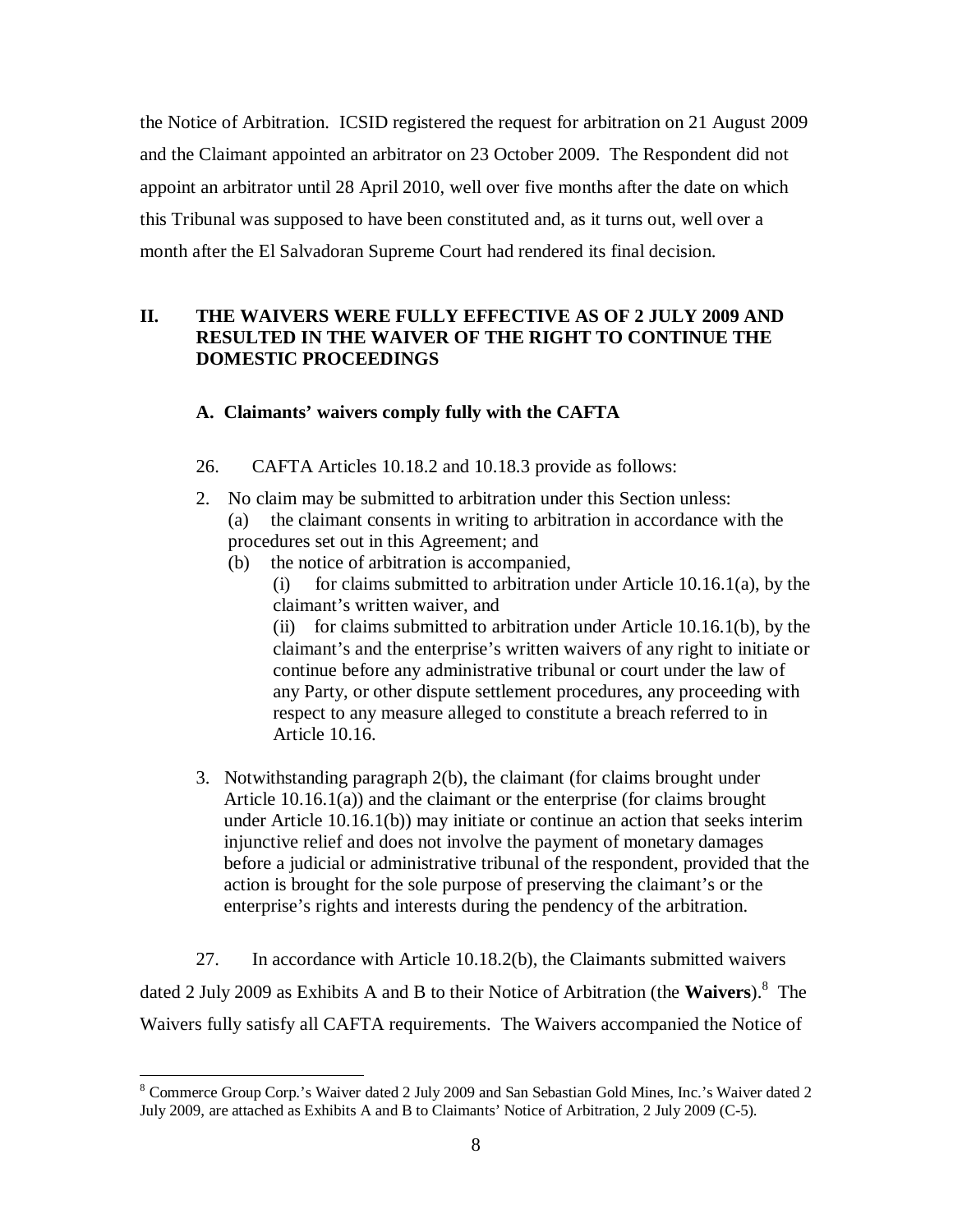Arbitration, are in writing and reproduce the waiver language in Article 10.18.2(b) word for word. In its Preliminary Objection, the Respondent does not allege any formal defect in the Waivers.

### **B. The Waivers resulted in the abandonment of the Claimants' rights to continue the domestic proceedings**

28. The Claimants accept that the waiver required by CAFTA Article 10.18.2(b) includes domestic court proceedings with respect to any measure that is the subject of an investor claim under the CAFTA. The CAFTA does not distinguish between claims based on the source of the legal obligation, for example, whether a claim is based on domestic or international law. Rather, the CAFTA requires a waiver with regard to "any proceeding with respect to any measure alleged to constitute a breach" of the CAFTA. Further, the Claimants accept that the exception in CAFTA Article 10.18.3 does not apply to the facts in the present case. Accordingly, there would appear to be no disagreement between the parties regarding the subject matter scope of the waiver required under the CAFTA.<sup>9</sup>

29. The Claimants accept that: (i) the waiver requirement applies to measures; (ii) the revocations of the two environmental permits are measures; and (iii) the Claimants challenged the revocations in domestic proceedings. Claimants' Waivers apply to the proceedings before the Supreme Court of El Salvador in Case No. 308-  $2006^{10}$  challenging MARN Resolution No. 3026-783-2006, dated July 6, 2006, which revoked the environmental permits for the San Sebastian Gold Mine exploitation concession, and Case No.  $309-2006<sup>11</sup>$  challenging MARN Resolution No. 3249-779-2006, dated July 5, 2006, which revoked the environmental permit for the San Cristóbal Mill and Plant (the **Domestic Proceedings**).

 9 See El Salvador's Preliminary Objection, 16 August 2010 [Preliminary Objection], paras. 23-38.

<sup>&</sup>lt;sup>10</sup> Petition to Supreme Court of El Salvador, Case 308-2006, 6 December 2006 MARN Resolution No. 3026-783-2006 (C-67).

<sup>&</sup>lt;sup>11</sup> Petition to Supreme Court of El Salvador, Case 309-2006, 6 December 2006 MARN Resolution No. 3249-779-2006 (C-78).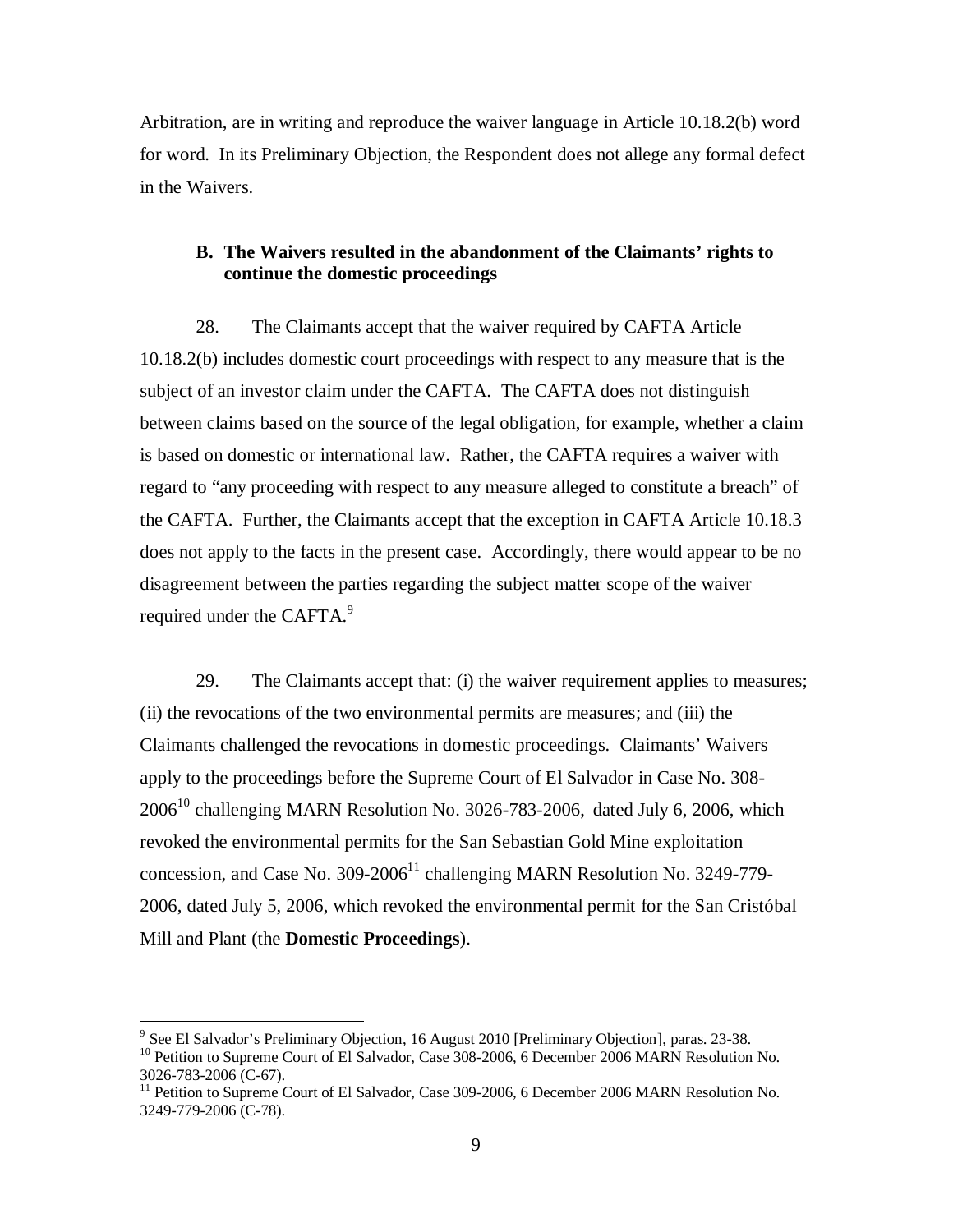30. As of 2 July 2009, the date of the submission of the Notice of Arbitration, the Claimants' Waivers of the right to continue the Domestic Proceedings were effective. Upon receipt of the Waivers, the Respondent was immediately in a position to seek discontinuance of the local proceedings if it so wished. Although the Respondent criticizes the Claimants for failing to discontinue the Domestic Proceedings, the Respondent is subject to the exact same criticism.

### **C. The submission of waivers is a procedural requirement that must be satisfied for the Tribunal to be properly seized of a claim**

31. The requirement for the submission of a waiver is a procedural requirement for the submission of a claim to arbitration. In order for a tribunal under the CAFTA to be properly seized of a claim, the requirements in Article 10.18 must be satisfied. Although the Respondent argues that Article 10.18(2) establishes a "condition precedent to El Salvador's consent to arbitration",<sup>12</sup> this is not what the text of Article 10.18 says. The text of Article 10.18, which states, "No claim may be submitted…", stipulates that certain requirements must be met in order for claims to be properly submitted to the tribunal. If these requirements are not met, a tribunal, once constituted, will not be properly seized of claims and cannot consider them further until procedural defects have been remedied. Claims can be dismissed if procedural defects are not remedied.

32. The text of Article 10.18 does not operate as a condition precedent to consent. If the treaty drafters had intended Article 10.18 to apply as conditions precedent, they would have provided so expressly. They did not. Although Article 10.18 is called "Conditions and Limitations on Consent of Each Party", the treaty text does not expressly create conditions precedent to consent; rather it identifies procedural requirements for the submission of a claim to arbitration. The operative treaty language is "No claim may be submitted to arbitration under this Section unless… ", not "There is no consent to arbitration unless…". The reference in the article's heading to "Conditions and Limitations on Consent…" clarifies that in accordance with CAFTA Article 10.17,

<sup>&</sup>lt;sup>12</sup> Preliminary Objection, para. 73.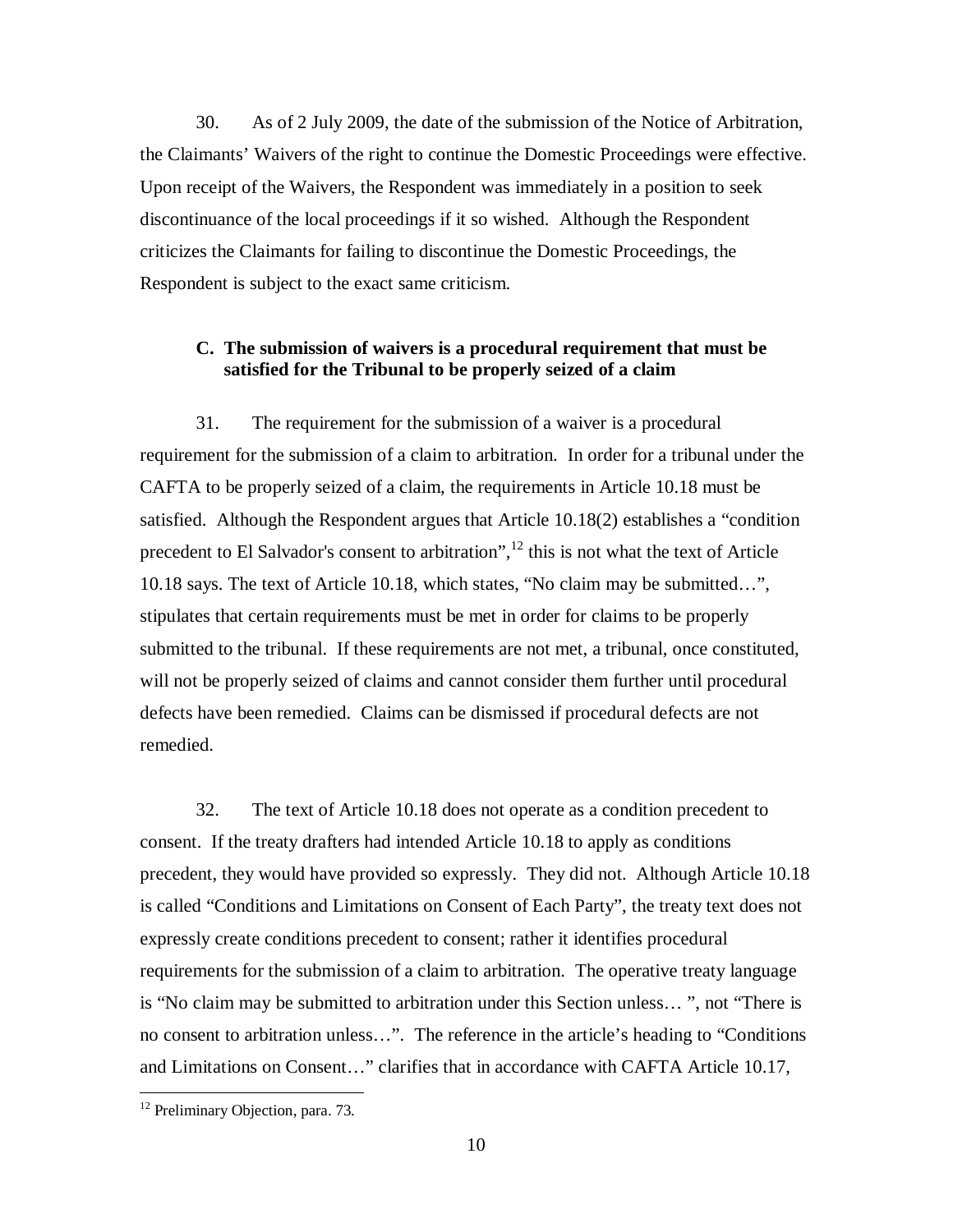the Respondent consents to the submission of a claim to arbitration in accordance with the various requirements and rules set out in the CAFTA. The limitations and conditions listed in Article 10.18 operate *on* consent (as provided in the heading to the article); they are not condition precedents *of* consent.

33. The distinction between jurisdictional provisions and procedural rules has been recognized in cases interpreting the waiver requirement in NAFTA Article 1121. The tribunal in *Ethyl v. Canada* recognized the distinction between jurisdictional provisions and procedural rules and found that non-compliance with the strict requirement of Article 1121 did not affect jurisdiction.<sup>13</sup> Further, the procedural nature of Article 1121 is reflected in the decisions of other NAFTA tribunals, which have found that defects in the submission of waivers may be remedied.<sup>14</sup>

### **D. Even if submission of a waiver is characterized as a jurisdictional requirement, Claimants have fully satisfied this requirement**

34. If the Tribunal were to interpret Art. 10.18(2) as a condition of the Respondent's consent, and thus a jurisdictional requirement, the Claimants submit that they fully satisfied the waiver requirement as of 2 July 2009, the relevant date for determining the jurisdiction of this Tribunal.

35. It is well established that there is no principle of either extensive or restrictive interpretation of jurisdictional provisions in treaties.<sup>15</sup> Although the Respondent does not expressly argue that a rule of restrictive interpretation applies to the CAFTA, throughout its Preliminary Objection it argues for the most restrictive possible interpretation of Article 10.18.2, with ominous warnings about the threat to the integrity and continued existence and viability of the international arbitration system were this

<sup>&</sup>lt;sup>13</sup> *Ethyl Corporation v. Canada*, UNCITRAL, Award on Jurisdiction, 24 June 1998, paras. 58 and 91 (CL-3).

<sup>&</sup>lt;sup>14</sup> International Thunderbird Gaming Corporation v. Mexico, UNCITRAL, Arbitral Award, 26 January 2006, para. 117 (CL-4) and *Pope & Talbot Inc. v. Government of Canada*, UNCITRAL, Award - In Relation to Preliminary Motion by Government of Canada to Strike Paragraphs 34 and 103 of the Statement of Claim from the Record (the "Harmac Motion"), 24 February 2000, para. 18 (CL-5).

<sup>&</sup>lt;sup>15</sup> See *Mondev International Ltd. v. United States of America*, ICSID Case No. ARB(AF)/99/2, Award, 11 October 2002, para. 43 (CL-6).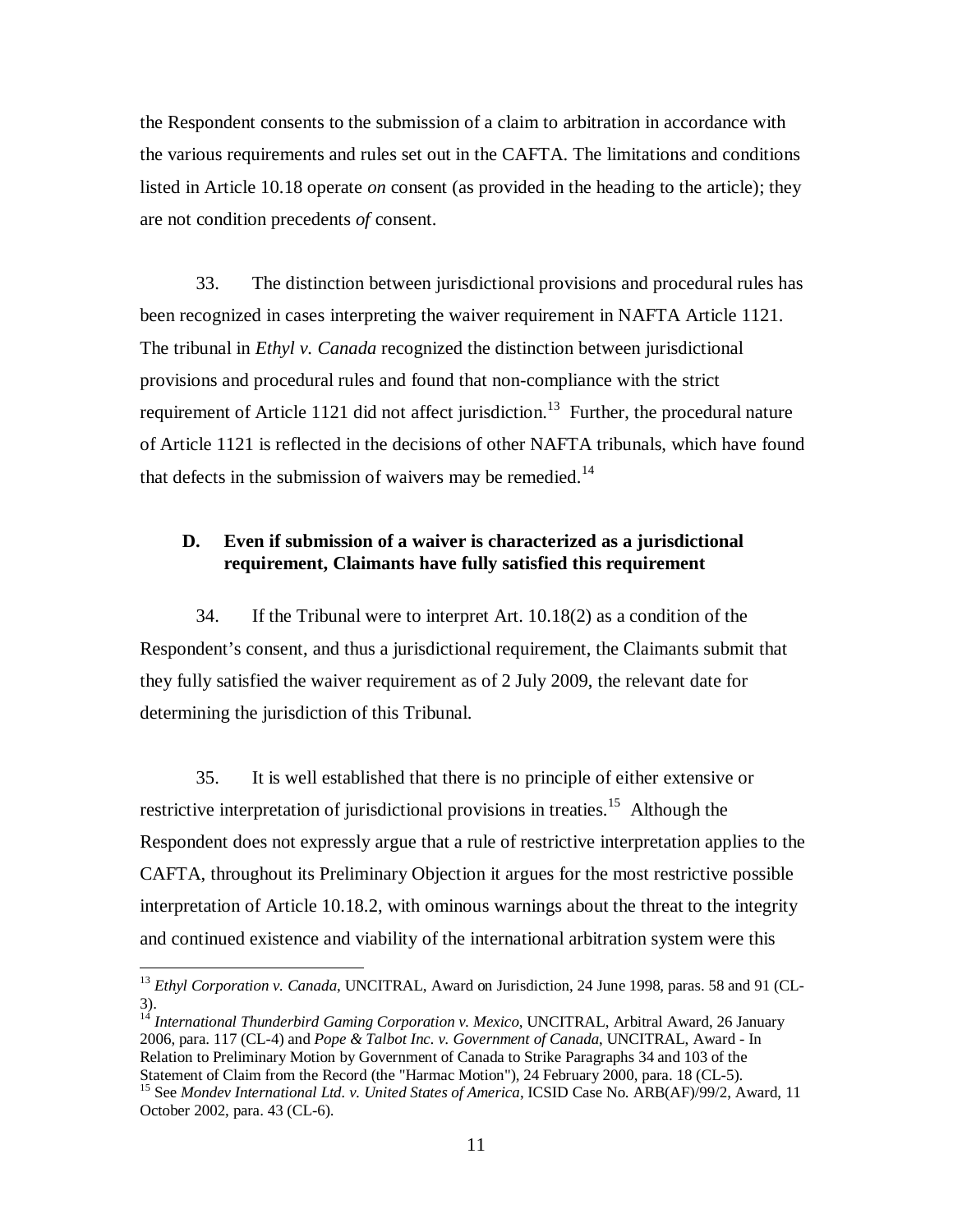Tribunal to find it had jurisdiction. These concerns are entirely misplaced in the case at hand as the Claimants manifestly satisfy all jurisdictional requirements.

36. The Respondent relies on the award in *Waste Management I*<sup>16</sup> as establishing that a waiver requirement is tied to the consent of the respondent state.<sup>17</sup> The Respondent argues that the tribunal in *Waste Management I* "dismissed the entire case because the claimant maintained domestic proceedings related to the same measures after initiating the arbitration".<sup>18</sup> This mischaracterizes the tribunal's holding. The *Waste Management I* tribunal was faced with a situation where the claimant submitted a qualified waiver, which, on its face, did not cover domestic proceedings under Mexican law. The tribunal found that it lacked jurisdiction because, in its view, a requisite of jurisdiction was not met—the submission of a waiver compliant with NAFTA Article 1121. The tribunal's holding on this point is clear:

Accordingly, this Tribunal cannot deem as valid the waiver tendered by the Claimant in its submission of the claim to arbitration, in view of its having been drawn up with additional interpretations, which have failed to translate as the effective abdication of rights mandated by the waiver.<sup>19</sup>

37. The tribunal found that the waiver was materially defective, as it did not provide the waiver of rights required by Article 1121. In *Waste Management I*, the conduct of the claimant in actively maintaining domestic proceedings was relevant in determining whether the claimant had intended to grant a fully compliant waiver. As noted by the subsequent tribunal in *Waste Management II*, the issue before the first tribunal was the defect, *ratione materiae*, in the waiver.<sup>20</sup>

38. In contrast, in the case at hand, there is no question of a defect *ratione materiae* in the Waivers. The Claimants' Waivers reproduce the language of Article

<sup>16</sup> *Waste Management, Inc. v. United Mexican States,* ICSID Case No. ARB(AF)/98/2 ["*Waste Management I*"]*,* Arbitral Award, 2 June 2000 (CL-7).

<sup>&</sup>lt;sup>17</sup> Preliminary Objection, para. 83.

<sup>&</sup>lt;sup>18</sup> Preliminary Objection, para. 75.

<sup>19</sup> *Waste Management I,* Arbitral Award, 2 June 2000 [*Waste Management I*], §31 (CL-7).

<sup>20</sup> *Waste Management, Inc. v. United Mexican States*, ICSID Case No. ARB(AF)/00/3 [*Waste Management II*], Decision of the Tribunal on Mexico's Preliminary Objection Concerning the Previous Proceedings, 26 June 2002, para. 11 (CL-8).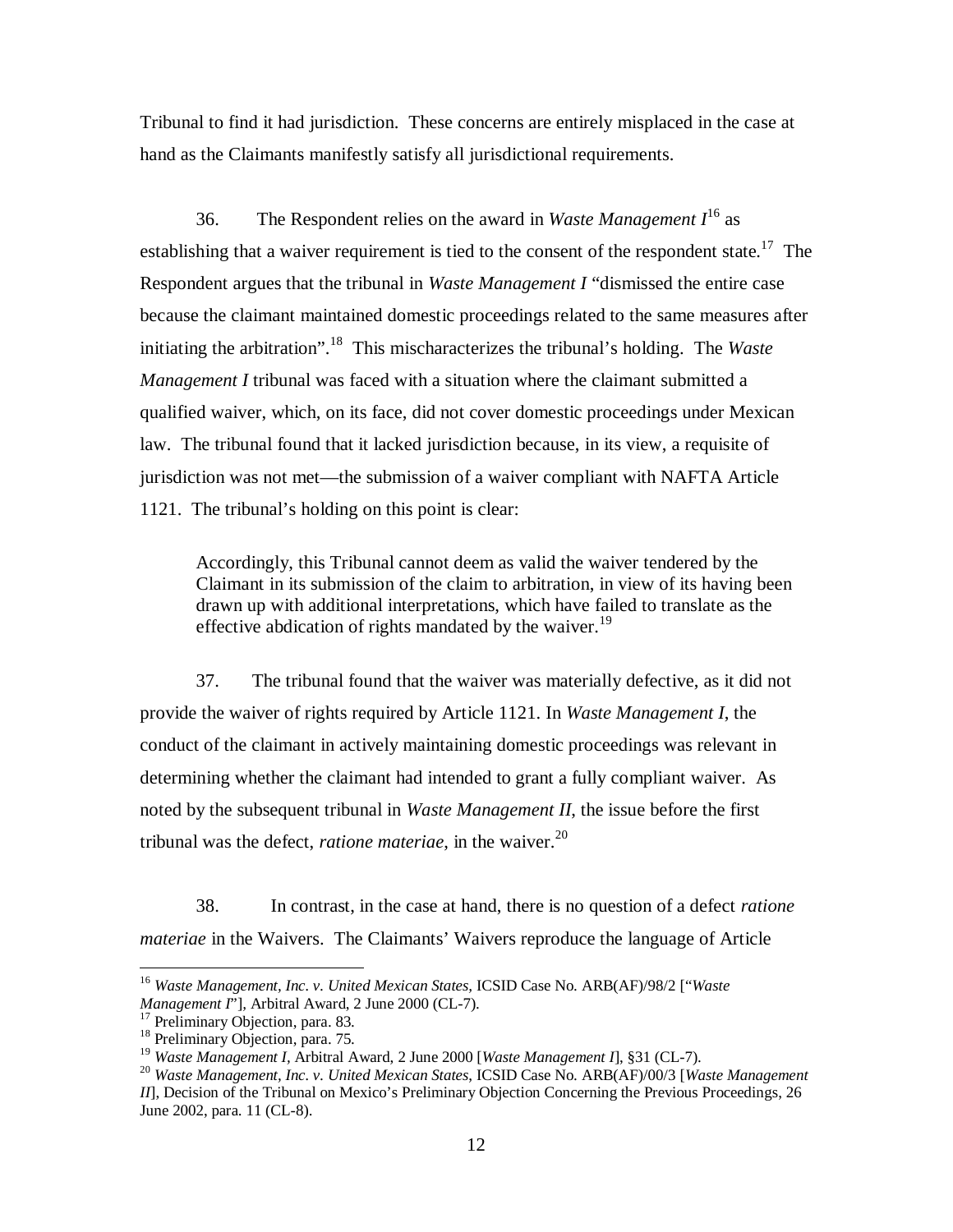10.18(2) word for word. The Waivers are not qualified in any way. The Claimants have never maintained that the Waivers did not apply to the Domestic Proceedings.

39. The Respondent also relies on the decision in *Railroad Development*  Corporation v. Guatemala.<sup>21</sup> The *RDC* tribunal, in interpreting Art. 10.18, found that "the conditions set forth in Article 10.18 need to be met before the consent of the Respondent to arbitration is perfected."<sup>22</sup> The *RDC* tribunal, therefore, viewed the investor's submission of a waiver as a jurisdictional issue going to a respondent state's consent to arbitrate. In *RDC*, the tribunal found that measures in dispute in two domestic arbitrations overlapped with measures in dispute in the CAFTA arbitration and that this "triggers the defect in the waiver."<sup>23</sup> In Section III(A) below, the Claimants respectfully submit that the approach in *RDC* should not be followed by this Tribunal and that the continuation of the Domestic Proceedings after 2 July 2009 did not make the Waivers defective.

40. In accordance with CAFTA Article 10.16.4(a), a claim is deemed submitted to arbitration upon receipt by the Secretary General. Thus, the date for determining the jurisdiction of this Tribunal is 2 July 2009. It is well established that events occurring after that date are irrelevant to the Tribunal's jurisdiction:

…it is an accepted principle of international adjudication that jurisdiction will be determined in the light of the situation as it existed on the date the proceedings were instituted. Events that take place before that date may affect jurisdiction; events that take place after that date do not. ...

The consequence of this rule is that, once established, jurisdiction cannot be defeated. It simply is not affected by subsequent events. Events occurring after the institution of proceedings (other than, in a case like this, an *ad hoc* Committee's Decision to annul the prior jurisdictional finding) cannot withdraw the Tribunal's jurisdiction over the dispute.<sup>24</sup>

<sup>21</sup> *Railroad Development Corporation v. The Republic of Guatemala*, ICSID Case No. ARB/07/23 [*RDC*], Decision on Objection to Jurisdiction, 17 November 2008 (CL-9).

<sup>22</sup> *RDC*, Decision on Objection to Jurisdiction, para. 56 (CL-9).

<sup>&</sup>lt;sup>23</sup> *RDC*, Decision on Objection to Jurisdiction, para. 54 (CL-9).

<sup>&</sup>lt;sup>24</sup> Compañiá de Aguas del Aconquija S.A. and Vivendi Universal v. Argentine Republic, ICSID Case No. ARB/97/3, Decision on Jurisdiction, 14 November 2005, paras. 60 and 63 (CL-10).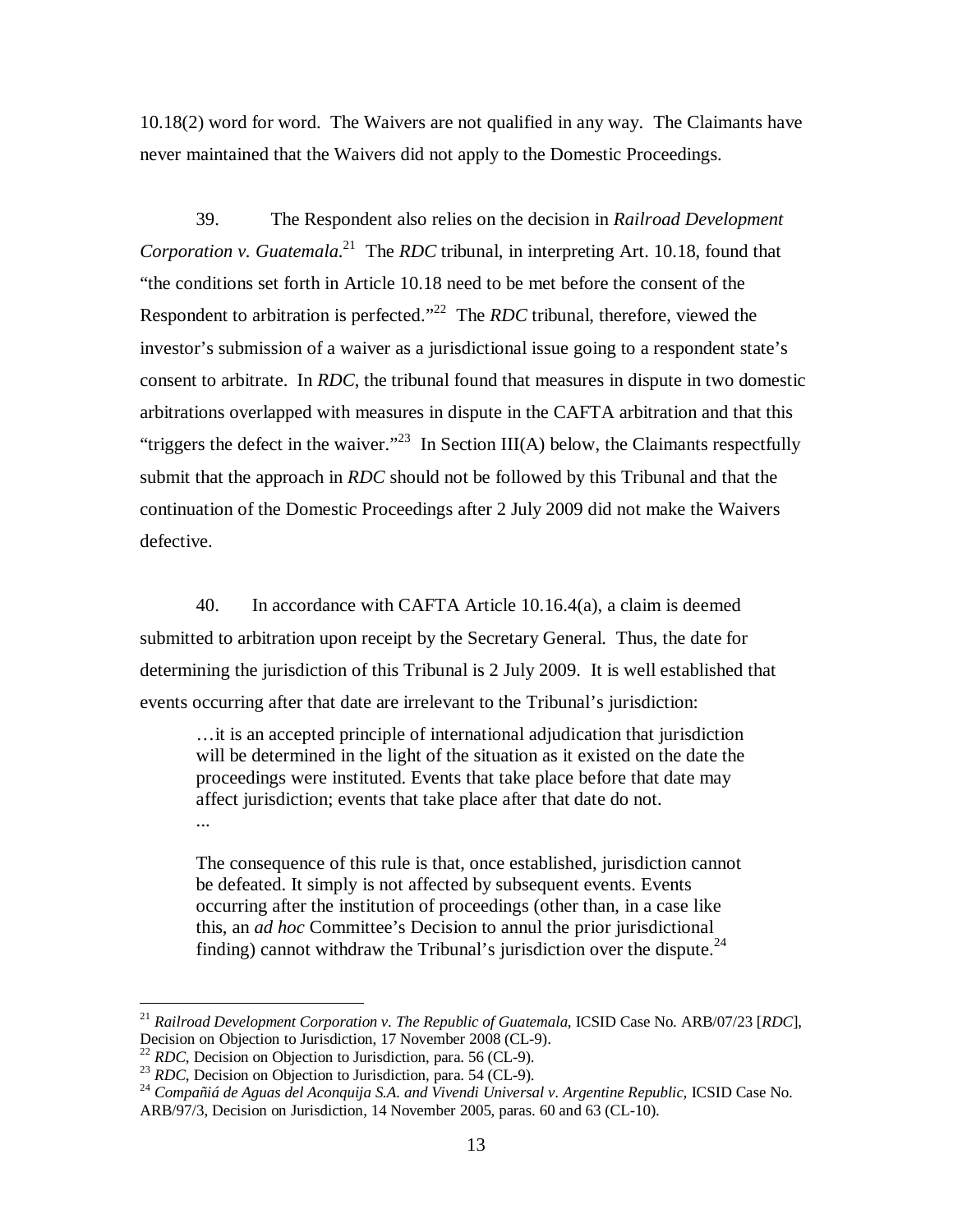41. For present purposes, the Claimants' submission is that, as of 2 July 2009, the Claimants had met all CAFTA requirements for the submission of their claims. Thus, even if the submission of a waiver were viewed as a jurisdictional requirement, this requirement was satisfied with the submission of the valid and unqualified Waivers with the Notice of Arbitration. This Tribunal has jurisdiction.

### **E. The CAFTA does not require discontinuance of domestic proceedings as a condition of submitting a claim to arbitration**

42. The Respondent submits that the Claimants were required to discontinue the Domestic Proceedings prior to submitting their Notice of Arbitration. There is no merit in this submission. The CAFTA does not require the discontinuance of proceedings before a claimant submits a claim to arbitration. Further, there is no basis for reading in such a requirement.

43. The drafters of the CAFTA were aware that situations might arise where domestic proceedings were ongoing at the time of the submission of a notice of arbitration. CAFTA's drafters could have required the discontinuance of domestic proceedings as a condition precedent to the submission of a claim. Instead, they required a waiver of the rights to continue the proceeding. This point was made persuasively in Mr. Keith Highet's dissenting opinion in *Waste Management I* with respect to NAFTA Article 1121:

However, if Chapter Eleven had affirmatively contemplated the termination of litigation in national courts by claimants, why didn't it say so? The NAFTA Parties were fully competent to agree on language to that effect. Instead, they agreed on the formal requirements of Article 1121, paragraph 3, specifying only that a waiver should be in writing and delivered to the respondent. To require submission of a written waiver at the outset of a NAFTA arbitration, and then to require (as the majority of this Tribunal does) that the pending local litigations be discontinued or terminated by the claimant—not by the respondent—suggests that there was no purpose for the written waiver to begin with. There surely would have been no benefit or result from its "delivery" to the respondent in writing; the claimant would have been expected to do—and should already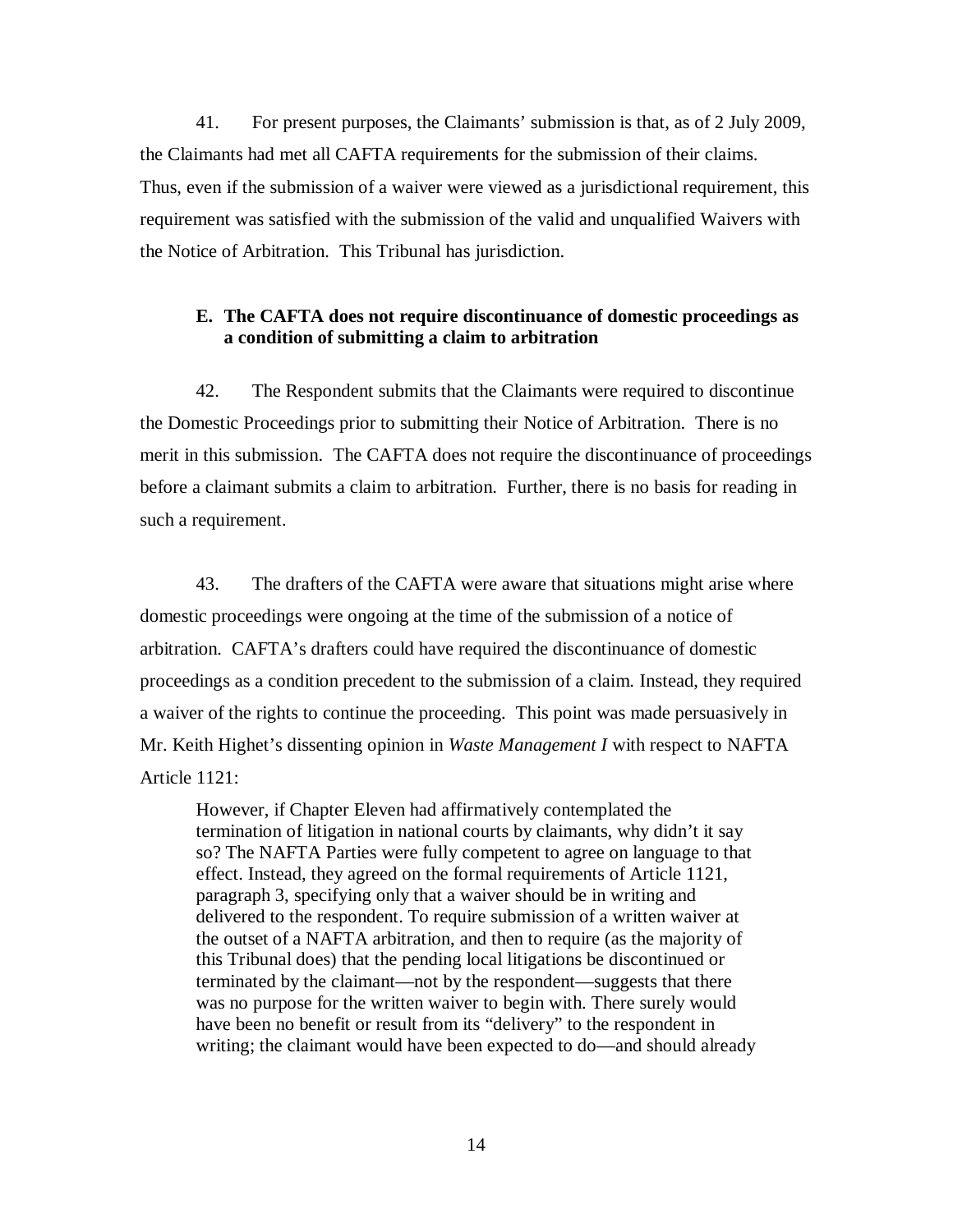have done—all the work. $^{25}$ 

44. Mr. Highet's Dissenting Opinion highlights a key point about the structure and operation of the type of waiver provisions that appear in NAFTA and CAFTA. The delivery of a signed waiver to a respondent state puts the respondent state in the position to make use of the waiver, if it is so wishes. A respondent state can do so easily, particularly when the proceedings in question are before its own courts. Indeed, in *Waste Management I*, the majority of the tribunal expressly rejected Mexico's argument that an investor is required to make its waiver effective before a domestic court. The tribunal stated: "it would legitimately fall to the Mexican Government to plead the waiver before other courts or tribunals."<sup>26</sup> The Respondent's assertion that the "the tribunal" emphasized that the waiving party is solely liable for making the waiver effective $^{27}$ mischaracterizes what the tribunal said in *Waste Management I*.

45. The notion that a claimant is required to discontinue domestic proceedings before submitting a notice of arbitration is illogical. The Respondent argues that "Claimants elected to initiate CAFTA arbitration without first terminating their domestic proceedings, rather than comply with the waiver requirement before submitting their claims under CAFTA". $^{28}$  A claimant does not comply with the waiver requirement before submitting its claims. It complies with the waiver requirement by delivering a waiver. If the claimant were required to discontinue proceedings before submitting its waiver, it would be submitting a waiver of rights to continue proceedings that it had already discontinued. It would, in fact, be waiving rights to continuance that no longer existed.

46. The Respondent's interpretation of the waiver requirement cannot be sustained in light of accepted principles of treaty interpretation. The Respondent refers

<sup>25</sup>*Waste Management, Inc. v. United Mexican States,* ICSID Case No. ARB(AF)/98/2 [*Waste Management I*]*,* Dissenting Opinion, 2 June 2000, para. 34 (CL-11).

<sup>26</sup> *Waste Management I*, Arbitral Award, §15 (CL-8).

 $27$  Preliminary Objection, para. 41.

<sup>&</sup>lt;sup>28</sup> Preliminary Objection, para. 88.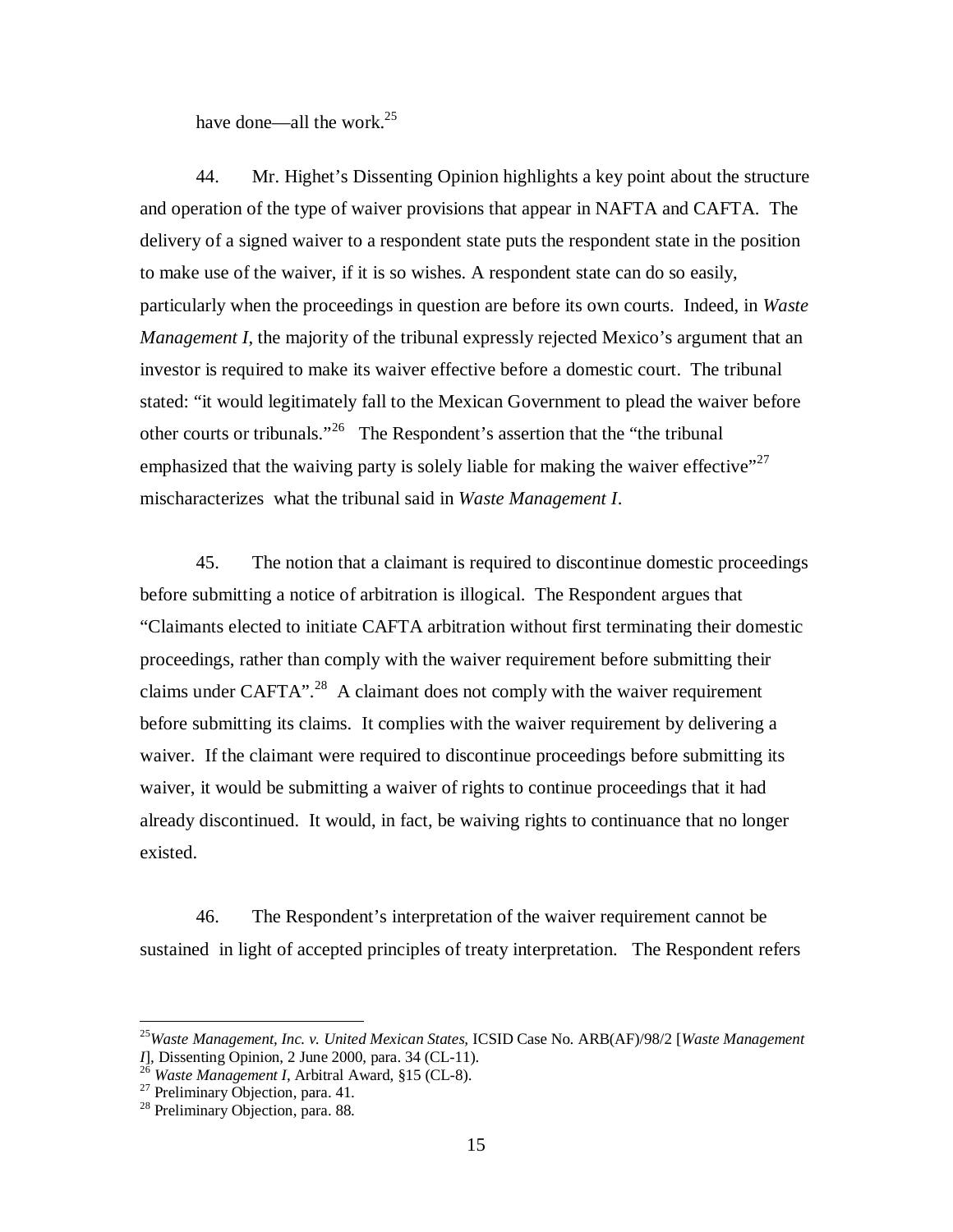to the "plain" and "clear" text of CAFTA as supporting its submissions.<sup>29</sup> Yet, the obligation that the Respondent wishes to imply does not exist in the treaty text. The ordinary meaning of Article 10.18, in its context and in light of the object and purpose of the CAFTA, does not support the Respondent's interpretation.

#### **F. The Waivers were valid on 2 July 2009**

47. As discussed above in Sections II(A) to II(E), on 2 July 2009, the Claimants submitted fully compliant Waivers. The CAFTA does not require the Claimants to have discontinued the Domestic Proceeding before 2 July 2009 as a condition of submitting their claims. Upon the submission of the Waivers satisfying the formal requirements of the CAFTA, the initiation or continuance of domestic proceedings after 2 July 2009 could not affect the jurisdiction of this Tribunal, as its jurisdiction is determined as of 2 July 2009.

#### **III. THE DOMESTIC PROCEEDINGS ARE NOT AN IMPEDIMENT**

## **A. The continuance of the Domestic Proceedings does not affect the validity of the Waivers**

48. The Claimants now turn to the question of whether the failure to discontinue the Domestic Proceedings after the submission of the Notice of Arbitration in any way affects the validity of the Waivers. In this section, the Claimants establish that conduct subsequent to submission of a valid waiver does not affect the validity of the waiver.

49. The Respondent's submissions with respect to the alleged "invalidity", "violation" or "repudiation" of the Waivers are based upon the false premise that the Claimants' failure to take active steps to discontinue the Domestic Proceedings after submitting their Notice of Arbitration makes the Waivers ineffective. The Respondent repeatedly asserts that the Waivers were invalidated, violated or repudiated because of

 $\overline{a}$ <sup>29</sup> Preliminary Objection, paras. 52 and 97.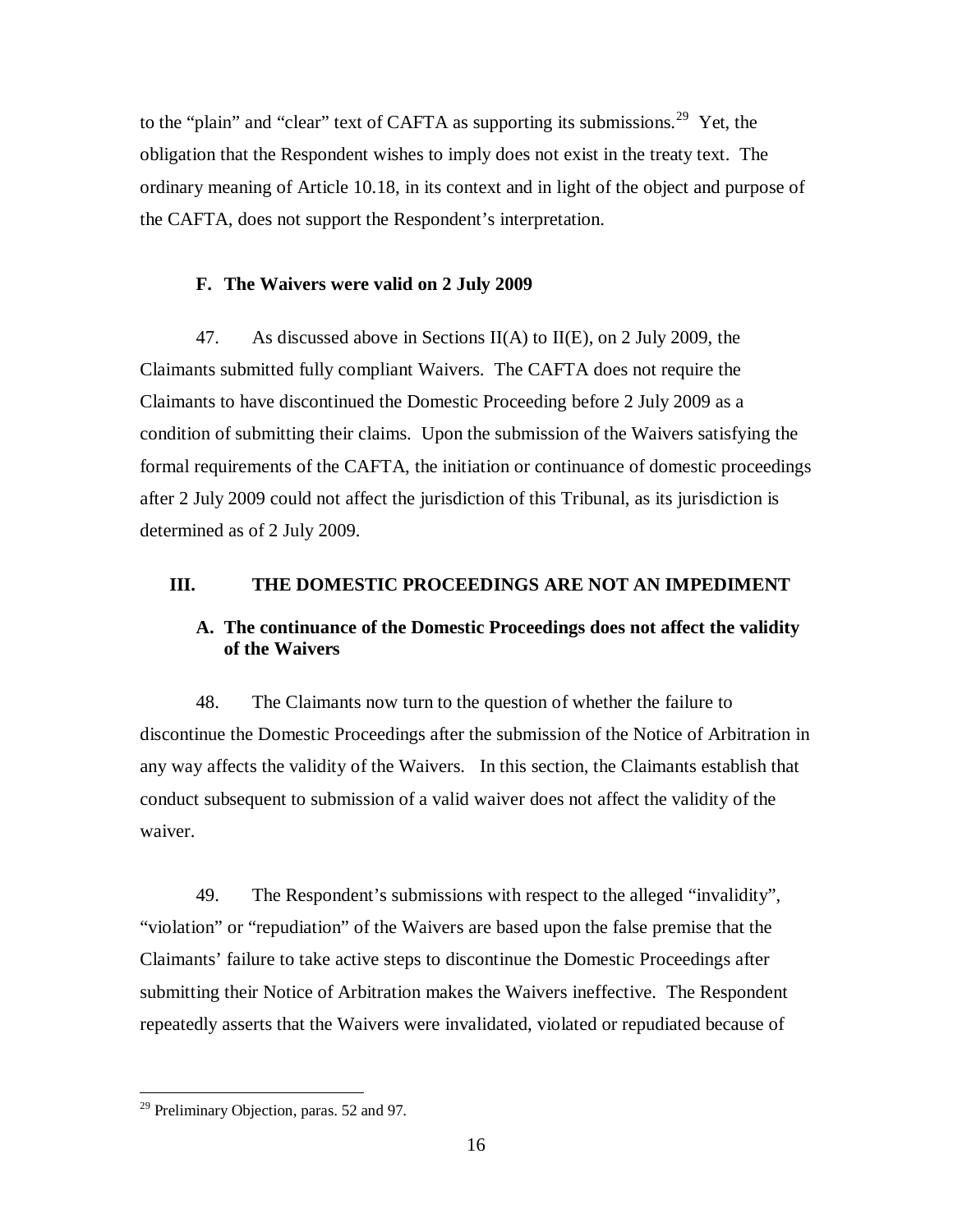the continuance of Domestic Proceedings but fails to ground its submissions in sound legal principles.

50. A waiver is a unilateral and final abandonment, extinguishment and abdication of legal rights.<sup>30</sup> As a matter of logic and legal principle, a legal instrument under which rights have been abandoned is not made invalid by the previous rights holder's subsequent conduct. Nor can someone who has irrevocably abandoned a right by delivery of a binding legal instrument be said to repudiate that instrument through his or her subsequent conduct.

51. The tribunal in *Waste Management II* adverted to the definitive nature of a waiver when commenting that "it seems that the waiver contemplated by Article  $1121(1)(b)$  is definitive in its effect, whatever the outcome of the arbitration."<sup>31</sup> Although the tribunal was referring to the idea that a waiver would be effective with respect to the initiation of domestic proceedings in the event that a NAFTA tribunal found that it lacked jurisdiction, the applicable principle is the finality of the waiver. Once a waiver is validly granted, it is effective.

52. Although the Respondent refers to *Waste Management I* to assert that there must be "conduct consistent with the waiver in order for the waiver requirement to be fulfilled",<sup>32</sup> the references in *Waste Management I* to conduct are made in the context of assessing whether a waiver, which met formal requirements, was in material compliance with the waiver requirement in light of the investor's continued assertions, made manifest through its conduct, that it was entitled to maintain domestic proceedings. The tribunal's analysis focused on the investor's intention. Even though the investor said that its waiver was compliant with NAFTA, it maintained that the waiver requirement did not apply to domestic proceedings under domestic law. Thus, there was an inconsistency in the manifestation of the investor's intent; on the one hand, the investor asserted that the

<sup>30</sup> *Waste Management I*, Arbitral Award, §18 (CL-7).

<sup>&</sup>lt;sup>31</sup> *Waste Management II*, Decision of the Tribunal on Mexico's Preliminary Objection concerning the Previous Proceedings, para. 31 (CL-8).

<sup>&</sup>lt;sup>32</sup> Preliminary Objection, para. 42.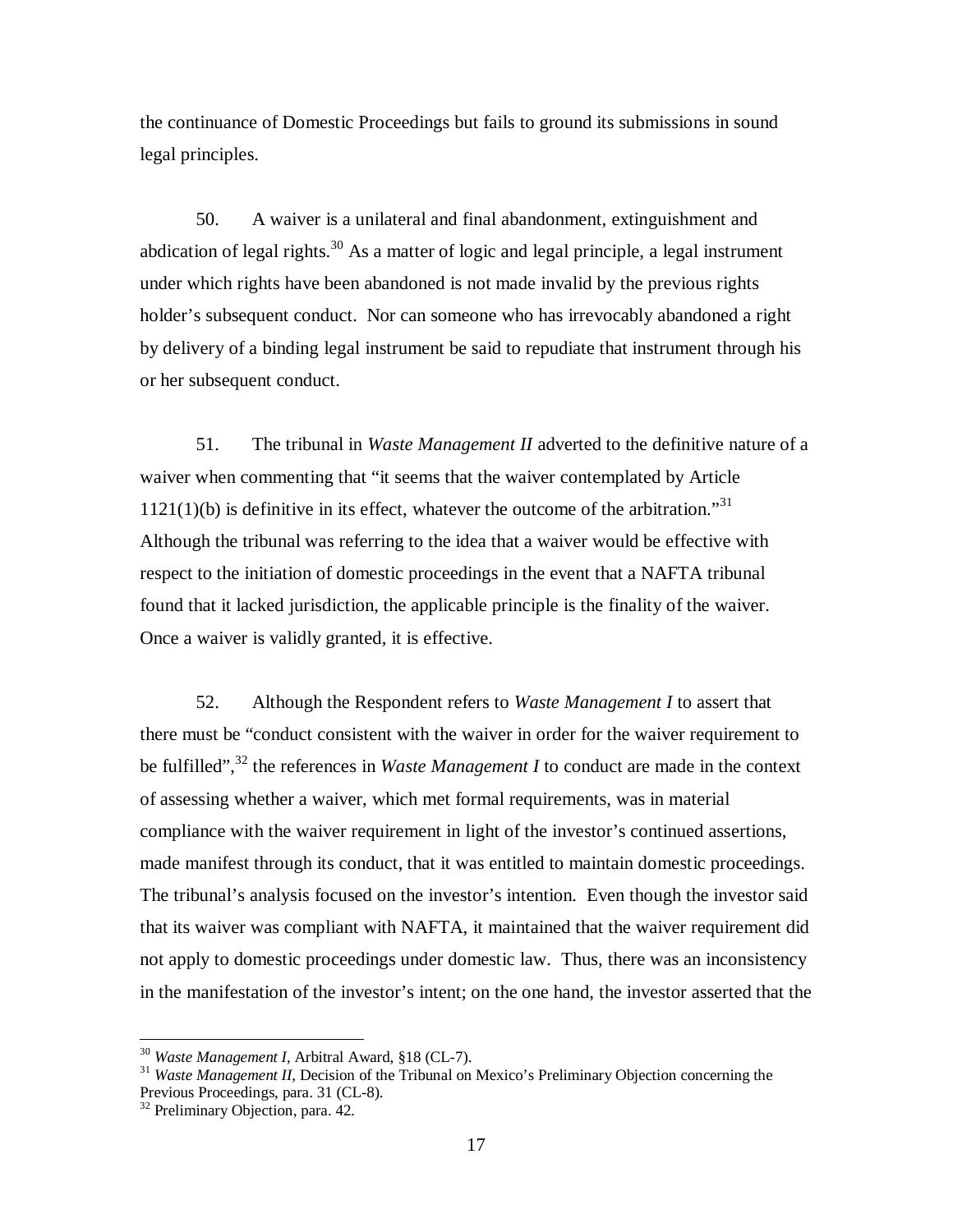waiver was compliant with NAFTA, while, on the other hand, it maintained that the waiver requirement did not apply to domestic proceedings.<sup>33</sup> This resulted in a material defect in the claimant's waiver, as there was no "effective abdication of rights mandated by the waiver".<sup>34</sup> The *Waste Management I* tribunal stated:

With respect to the content of the text of the NAFTA Article 1121 waiver, it is obvious that the Claimant did not limit itself to a full transcription of the content of this Article, which in itself is sufficiently complete and clearly reflects the scope of the waiver, but instead additionally introduced a series of statements that reflected its own understanding of the waiver submitted, as is evident from the findings of fact outlined in this arbitral award now issued hereunder.<sup>35</sup>

53. In contrast, in the case at hand, the Claimants submitted fully unqualified Waivers. The Waivers are a unilateral and final abandonment, extinguishment and abdication of the Claimants' legal rights to initiate or continue other proceedings with respect to the measures alleged to breach the CAFTA. Unlike in *Waste Management I*, the Claimants never asserted a right to continue the Domestic Proceedings, nor did they take *any* action inconsistent with the Waivers. Unlike in *Waste Management I*, the Claimants' intent to waive their rights is manifest in the unqualified Waivers and has not been contradicted through the Claimants' conduct.

54. The Respondent, citing para. 31 of *Waste Management II*, states that the "tribunal in *Waste Management II* also recognized that the waiver in NAFTA requires conduct consistent with the waiver in order for the waiver requirement to be fulfilled."<sup>36</sup> Yet again, the Respondent mischaracterizes the tribunal's statement. Para. 31 states in its entirety:

A further point to note is that – as the parties agreed in response to a question from the Tribunal – it seems that the waiver contemplated by Article 1121 (1) (b) is definitive in its effect, whatever the outcome of the arbitration. The waiver concerns the right "to initiate or continue" domestic proceedings for damages or similar relief. A dismissal of the

<sup>33</sup> *Waste Management I*, Arbitral Award, §24 (CL-7).

<sup>34</sup> *Waste Management I*, Arbitral Award, §31 (CL-7).

<sup>35</sup> *Waste Management I*, Arbitral Award, §31 (CL-7).

<sup>&</sup>lt;sup>36</sup> Preliminary Objection, para. 42.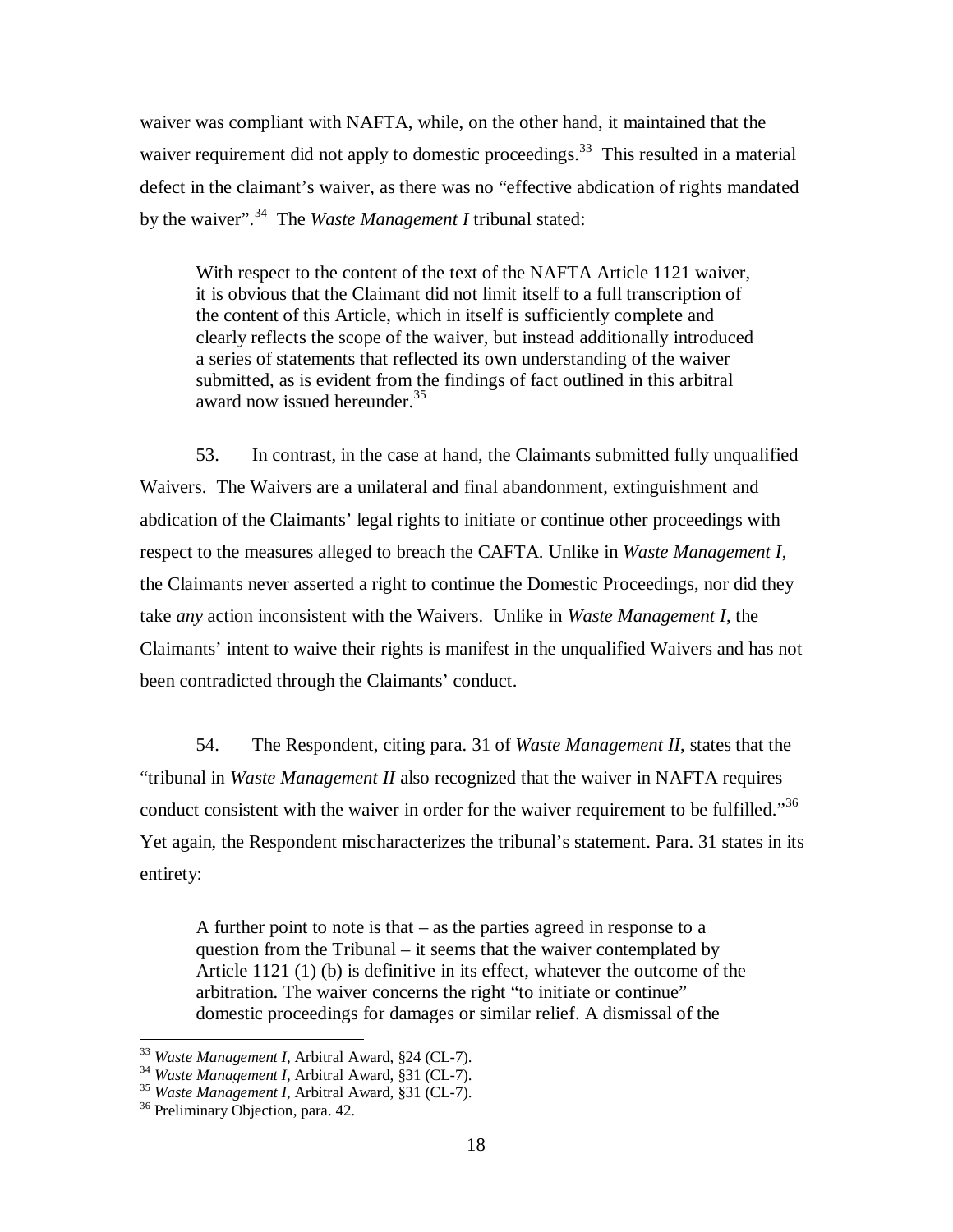NAFTA claim would, it seems, be final not only with respect to NAFTA itself but also any domestic proceedings with respect to the measure of the disputing Party that was alleged to be a breach of NAFTA. Such proceedings may not be initiated or continued (except as permitted by Article 1121) at any time after the claim has been submitted to arbitration.

55. The tribunal does not refer to the waiver being "fulfilled" by consistent conduct. What the tribunal says is that the waiver is definitive, the effect of which is that other proceedings cannot be initiated or continued. The issue is not the alleged defect in the waiver, but the effect of the waiver on the other proceeding.

56. The Respondent has relied on the decision of the *RDC* tribunal to support its allegation that the Waivers are invalid. In *RDC*, the tribunal found a defect in the investor's waiver because two measures challenged in two domestic arbitration proceedings overlapped with two measures challenged in the CAFTA arbitration.<sup>37</sup> The tribunal found that it did not have jurisdiction with respect to the overlapping measures because "the conditions set forth in Article 10.18 need to be met before the consent of the Respondent to arbitration is perfected."<sup>38</sup>

57. The Claimants begin by noting that even if the Tribunal were to accept that the *RDC* decision is correct as a matter of law, the case at hand is distinguishable because, unlike in *RDC*, there are no overlapping proceedings. In fact, as explained in Section IV(A) below, in the current case, there were *never* any overlapping proceedings.

58. With the utmost respect to the distinguished tribunal in *RDC*, the tribunal provides no reasoning for its conclusion that there was a defect in the claimant's waiver. In the Claimants' submission, the validity of a CAFTA waiver is unaffected by the initiation or continuance of domestic proceedings. This flows from the nature of a waiver as a definitive abandonment of legal rights. Rather than the waiver being invalid or defective with jurisdictional consequences in the CAFTA arbitration, the situation is quite

<sup>37</sup> *RDC*, Decision on Objection to Jurisdiction, para. 54 (CL-9).

<sup>38</sup> *RDC*, Decision on Objection to Jurisdiction, para. 56 (CL-9).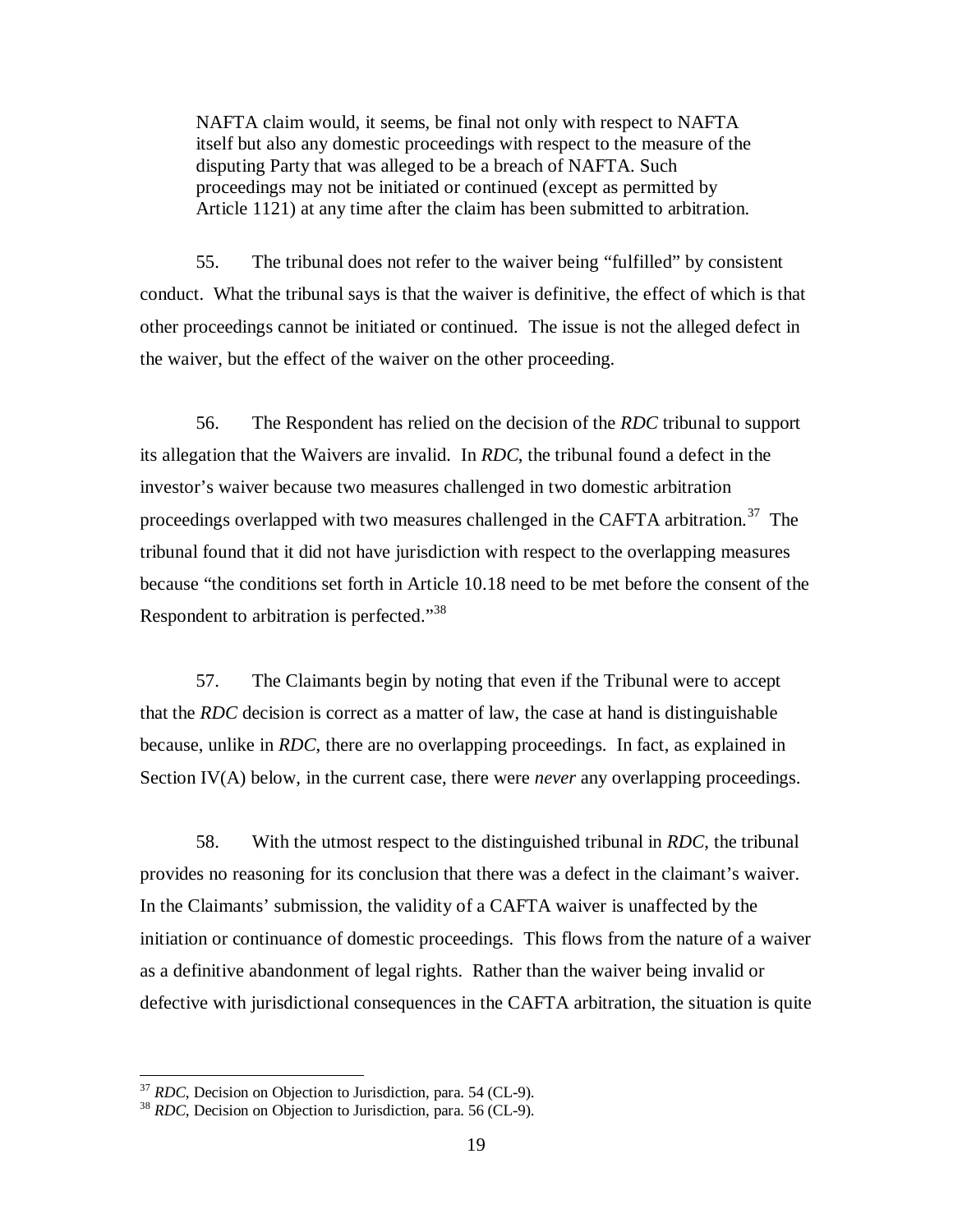the opposite. The waiver remains effective, with definitive and fatal consequences for the other proceeding to which a claimant has waived its rights.

59. Further, the Claimants submit that the *RDC* decision incorrectly characterizes the issue as one of "perfecting" the Respondent's consent. The Respondent's consent and other jurisdictional requirements are determined as of the date of the receipt of the Notice of Arbitration by the Secretary General. After that date, the question of the legal effect of a waiver is one for the other proceeding to which a claimant has waived its rights.

60. This approach is supported by the decision in *Vanessa Ventures Ltd. v. Bolivarian Republic of Venezuela,*<sup>39</sup> a case under the Canada-Venezuela bilateral investment treaty (the  $\text{BIT}$ ).<sup>40</sup> Similar to the CAFTA, Article XII(3)(b) of the BIT requires the investor to waive its rights to initiate or continue other proceedings.<sup>41</sup> In *Vanessa Ventures*, the investor filed waivers but did not immediately withdraw pending actions and indeed sought review of an earlier court decision by the Constitutional Chamber of the Venezuelan Supreme Court. The Supreme Court subsequently dismissed the investor's petition because it found that the waiver was effective. In rejecting Venezuela's submission that the investor's waivers were defective, the *Vanessa Ventures*  tribunal noted that the Supreme Court had found the waiver was effective and that:

In view of the fact that the question of the scope of the waiver, if this issue should in the future arise, is a matter to be decided under Venezuelan law by the Venezuelan Courts, this Tribunal considers that the Supreme Court of Venezuela is best qualified to interpret Venezuelan law. The Tribunal therefore holds that the waiver fulfils the requirements of the BIT and that this defense of the Respondent is denied. $42$ 

<sup>39</sup> *Vanessa Ventures Ltd. v. Bolivarian Republic of Venezuela*, ICSID Case No. ARB(AF)04/6 ["*Vanessa Ventures*"], Decision on Jurisdiction, 22 August 2008 (CL-12).

<sup>40</sup> Canada-Venezuela Bilateral Investment Treaty (CL-13).

 $41$  Article XII(3)(b) of the BIT states that an investor may submit a dispute to arbitration under the BIT "only if the investor has waived its right to initiate or continue any other proceedings in relation to the measure that is alleged to be in breach of this Agreement before the courts or tribunals of the Contracting Party concerned or in a dispute settlement procedure of any kind."

<sup>42</sup> *Vanessa Ventures*, Decision on Jurisdiction, Section 3.4.4, page 28 (CL-12).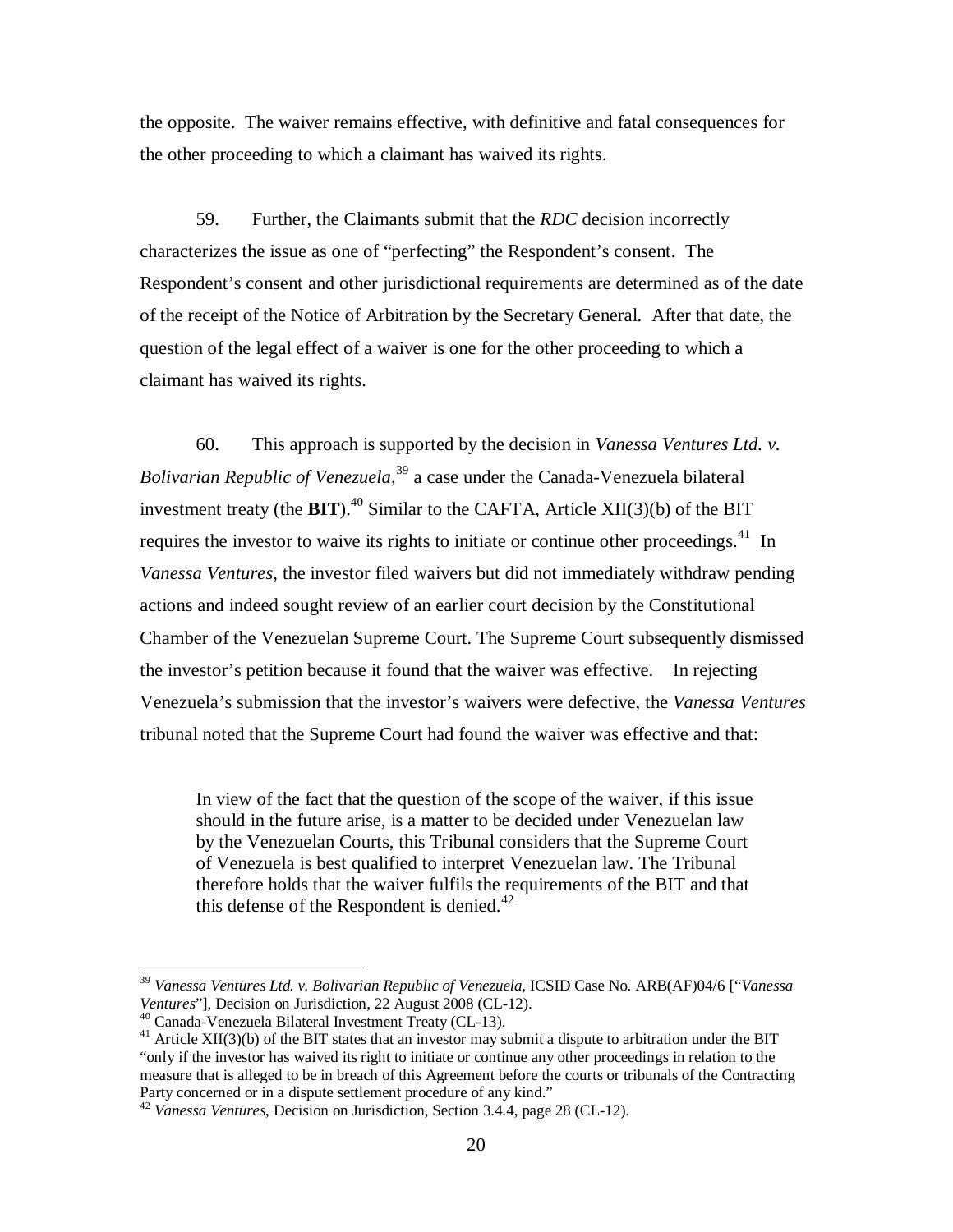61. In *Vanessa Ventures*, the tribunal did not question the validity of the waiver because of the initiation and continuation of domestic proceedings. Rather, the analysis reflects the structure of the waiver requirement in the **BIT**—the delivery of a signed waiver has fatal consequences with respect to other proceedings, but it is for the court or tribunal in the other proceedings to address the effect of the waiver.

62. In the Claimants' submission, the approach in *Vanessa Ventures* is to be preferred to that in *RDC*. The CAFTA requires the delivery of a signed waiver, the purpose of which is to ensure that a respondent state can seek to have concurrent proceedings dismissed. The court or the tribunal hearing the other concurrent proceedings is in the best position to enforce the waiver. This approach reflects the structure of the waiver requirement, the definitive legal effect of the waiver, and also judicial comity and respect for a respondent state's courts.

63. Finally, the Respondent's argument that some CAFTA parties have expressed a particular understanding of Article 10.18 is unavailing.<sup>43</sup> These "understandings" have been made in the self-serving pleadings of three respondent states in arbitrations under the CAFTA. Second, the understandings of three of five CAFTA parties do not constitute a "subsequent agreement between the [CAFTA] parties regarding the interpretation of the treaty or the application of its provisions" within the meaning of Article 31(3)(a) of the Vienna Convention of the Law of Treaties.<sup>44</sup> Third, CAFTA Article 10.22.3 establishes the appropriate treaty mechanism for issuing binding interpretations of CAFTA provisions. The Free Trade Commission has not issued any binding interpretations of the CAFTA.

### **B. In the alternative, the alleged non-compliance with the Waivers is a question of admissibility of claims**

64. If the Tribunal were to find that the continuance of Domestic Proceedings has

 $\overline{a}$ 

<sup>44</sup> The United States and El Salvador have signed but not ratified the Vienna Convention on the Law of Treaties. The Claimants submit that the provisions of the Vienna Convention relating to the interpretation of treaties reflect customary international law and thus are still applicable. Vienna Convention on the Law of Treaties, 1969 (CL-14).

<sup>&</sup>lt;sup>43</sup> See Preliminary Objection, para. 45.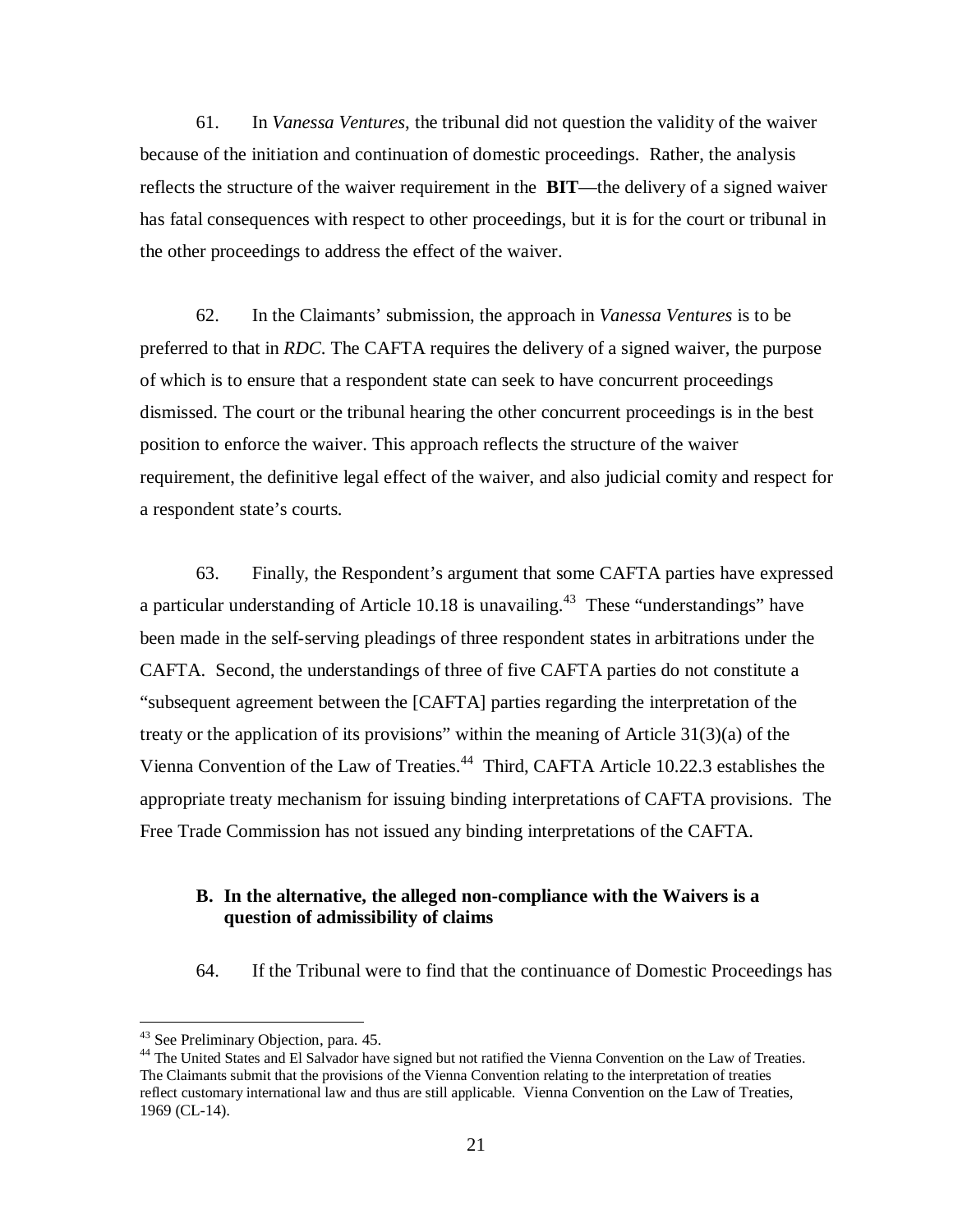consequences for this arbitration, the Claimants submit that the failure to discontinue the Domestic Proceedings after 2 July 2009 is a question of the admissibility of claims.

65. Since jurisdiction is determined as of 2 July 2009, events occurring after that date do not have jurisdictional consequences. Compliance with the CAFTA waiver requirement after the date for determining consent is, in this submission, a question of the admissibility of claims. The point that conduct inconsistent with the waiver is related to the admissibility of the claim, rather than depriving the tribunal of jurisdiction, was made forcefully by Mr. Keith Highet in his dissenting opinion in *Waste Management I*:

In the present case it is quite evident that the Award has dealt with a matter of admissibility of the claim rather than the jurisdiction of the Tribunal. The insufficiency of the waiver itself is the only element that could legally affect jurisdiction under Article 1121. Once that waiver has been delivered, jurisdiction exists and the proceedings under NAFTA could be started. If conduct inconsistent with that waiver requirement subsequently shows that the waiver is hollow or frustrates its object and purpose, this would be a matter of admissibility: it would be inappropriate for the Tribunal to adjudicate the case, insofar as the waiver originally validly submitted in connection with it had in effect been repudiated by the Claimant's subsequent conduct.<sup>45</sup>

66. As submitted in Section IV(B) below, if the Tribunal were to find that, in principle, the continuance of domestic proceedings can act as an impediment to a CAFTA claim, any such impediment has been remedied.

# **IV. THE WAIVERS ARE NOT DEFECTIVE IN ANY EVENT**

# **A. The Respondent has not been subject to concurrent proceedings**

67. The purpose of the waiver requirement in the CAFTA is to ensure that a respondent state is not subject to concurrent proceedings with respect to the same measure. The Respondent states that CAFTA requires "exclusivity of proceedings"<sup>46</sup> and complains

 $\overline{a}$ <sup>45</sup> *Waste Management I,* Dissenting Opinion, para. 59 (CL-11).

<sup>46</sup> Preliminary Objection, para. 16.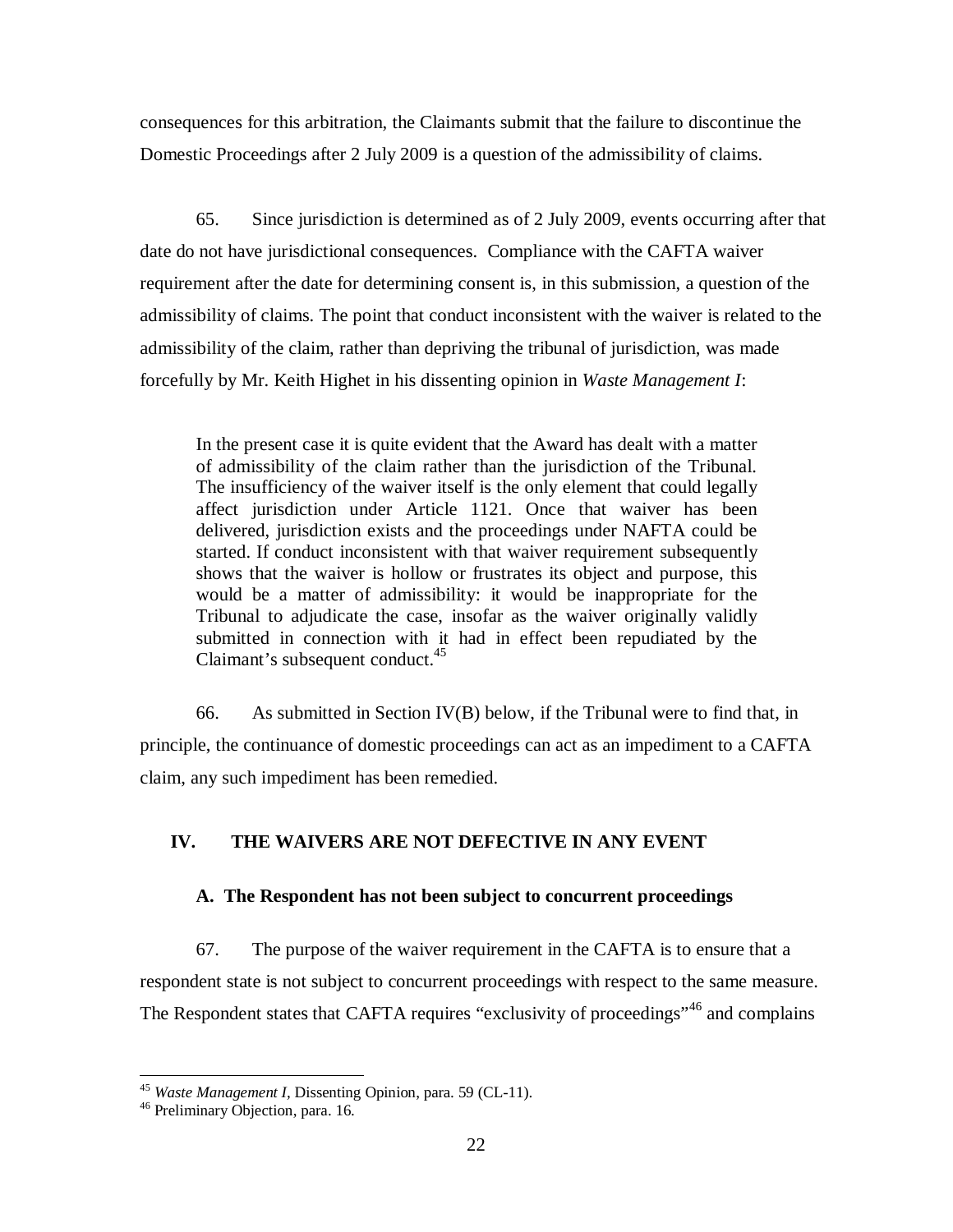that the Claimants maintained "two sets of proceedings related to the same measures".<sup>47</sup> The Claimants recall that in *RDC*, the tribunal found that the defect in the investor's waivers was triggered because the "two domestic arbitration proceedings exist[ed] and overlap[ped]" with the CAFTA arbitration.

68. In contract with the situations in *Waste Management I* and *RDC*, the Respondent has never been subject to concurrent proceedings in the current case.

69. In accordance with ICSID Arbitration Rule 6, the present Tribunal was not constituted, and the current proceedings did not begin, until 1 July 2010, the date of notification by the Secretary-General that all the arbitrators have accepted their appointment. Accordingly, there were no arbitral proceedings in the present case until 1 July 2010.

70. As the Respondent notes, the Salvadoran Supreme Court decided the Domestic Proceedings on 26 February 2010 and 18 March 2010 and notified the parties of both decisions on 29 April 2010 (the **Court Decisions**). 48 Thus, the Domestic Proceedings had ended well over three months before the current arbitral proceedings had commenced. Further, the Respondent nominated its arbitrator in the present case on 28 April 2010, well over five weeks *after* the final Court Decisions. The dates speak for themselves—the Respondent was never subject to concurrent proceedings with respect to the revocation of the environmental permits.

71. In light of the conclusion of the Domestic Proceedings by 18 March 2010, there is no possibility of conflicting outcomes or double redress. The purpose and rationale of the waiver requirement have been satisfied. The Respondent is in the same position it would have been in had the Salvadoran Supreme Court issued its decisions prior to the submission of the Notice of Arbitration.

<sup>&</sup>lt;sup>47</sup> Preliminary Objection, para. 5.

<sup>48</sup> Preliminary Objection, para. 49.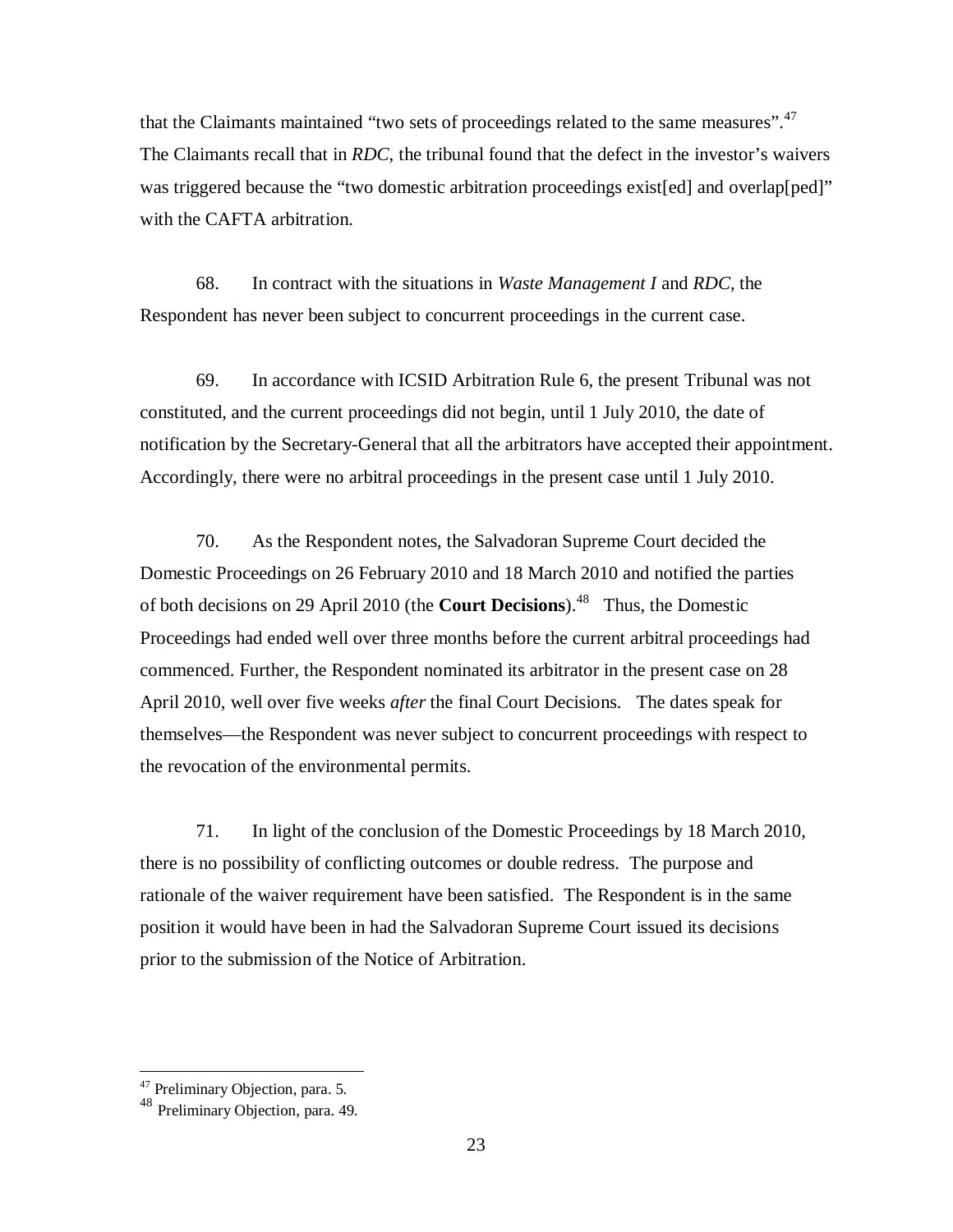## **B. The Claimants have acted in accordance with the Waivers and the CAFTA**

72. Since 2 July 2009, the Claimants have at all times acted in accordance with the Waivers. Since 2 July 2009, the Claimants have taken no actions inconsistent with the Waivers. They took no action in the Domestic Proceedings and have never maintained that they had a right to continue the Domestic Proceedings in any way.

73. Accordingly, the current case is entirely distinguishable from the situation in *Waste Management I*, where the investor submitted a non-compliant waiver and was actively engaged in domestic litigation after submitting its notice of arbitration, and *RDC*, where there existed ongoing and overlapping domestic arbitrations contemporaneously with the CAFTA arbitration proceedings.

# **C. If the continuation of the Domestic Proceedings were found to be an impediment to the admissibility of the claim or to have resulted in a defect in the Waivers, any impediment or defect has been remedied**

74. If, contrary to the Claimants' submissions, the Tribunal were to find that the continuance of Domestic Proceedings has consequences for this arbitration, the Claimants submit that any alleged defect or impediment has been remedied.

75. If events subsequent to the submission of the Notice of Arbitration can make a waiver defective or result in an impediment to admissibility, other subsequent events can remedy any such defect or impediment.<sup>49</sup> Any alleged defect in the Waivers due to the continuance of the Domestic Proceedings was remedied by the conclusion of the Domestic Proceedings by the Court Decisions, or at the very latest by 29 April 2010, the date the parties were notified of the Court Decisions.

<sup>49</sup> *Waste Management I,* Dissenting Opinion, para. 55 (CL-11): "The correct conclusion must be that NAFTA claimants can be considered as failing to satisfy the jurisdictional waiver requirements of Article 1121 only as long as and to the extent that inconsistent recourse to local remedies is maintained in the local national courts. The *status quo ante* must be considered as susceptible of restoration once such an inconsistent recourse is terminated or abandoned, and not otherwise resumed. An elementary application of the principle of effectiveness in the interpretation of international undertakings (*ut magis res valeat quam pereat*) therefore makes it impossible to hold that a defective waiver can never be remedied."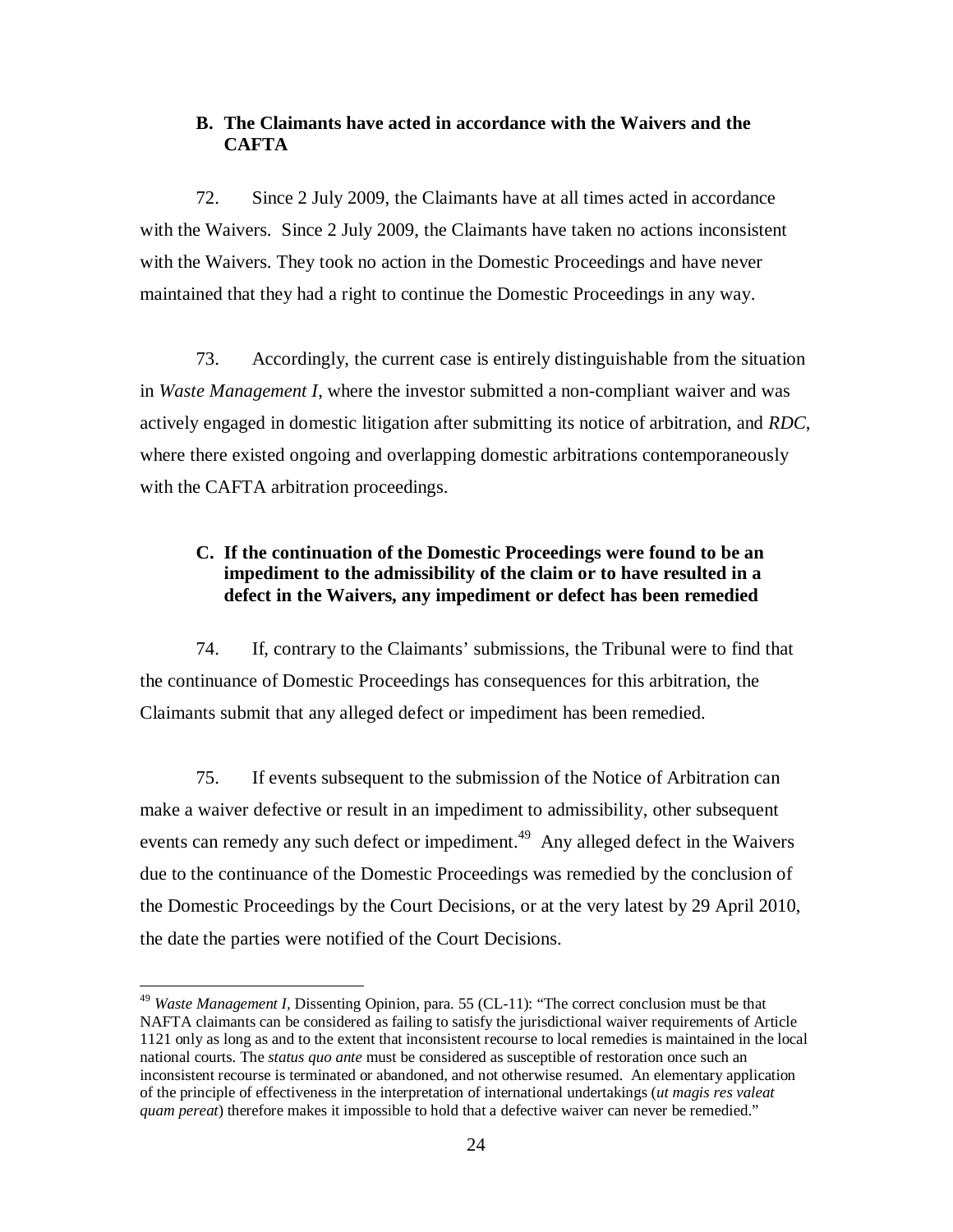76. Further, any impediment based on inadmissibility was remedied by the conclusion of the Domestic Proceedings by the Court Decisions, or at the latest by 29 April 2010, the date the parties were notified of the decisions.

### **V. THE PRELIMINARY OBJECTION CANNOT RESULT IN THE DISMISSAL OF THE ENTIRE PROCEEDING**

## **A. Any alleged defect in the Waivers or other impediment applies only to the revocation of the environmental permits**

77. Even if the Tribunal were to determine that the continuance of the Domestic Proceedings had consequences with respect to the Tribunal's jurisdiction or with respect to the admissibility of claims, any such impediment would only apply to the Claimants' claims with respect to Respondent's revocation of the environmental permits. In contrast, the Respondent has argued that if the waiver is defective, then no claim may be submitted to arbitration because there is a lack of consent to the entire proceedings.<sup>50</sup>

78. The Respondent's submission is without merit. The tribunal in *RDC*, which specifically addressed this issue with detailed and persuasive reasons, held that the "word 'claim' in Article 10.18 means the specific claim and not the whole arbitration in which that claim is maintained".<sup>51</sup> In the context of the *RDC* case, this meant that the investor's waiver with respect to the one measure not challenged in the domestic arbitrations (the so-called Lesivo Resolution) was not defective. As a result, the *RDC*  tribunal found that the claim regarding the Lesivo Resolution could proceed, while the claims with respect to the other challenged measures could not proceed because of overlap with the ongoing domestic arbitrations.<sup>52</sup>

79. Although the Respondent's argument fails on its legal merits for the reasons given by the tribunal in *RDC*, the Respondent also fails to explain what possible

<sup>&</sup>lt;sup>50</sup> Preliminary Objection, paras. 77-87.

<sup>51</sup> *RDC*, Decision on Objection to Jurisdiction, para. 75 (CL-9).

<sup>52</sup> See *RDC*, Decision on Objection to Jurisdiction, paras. 69-75 (CL-9).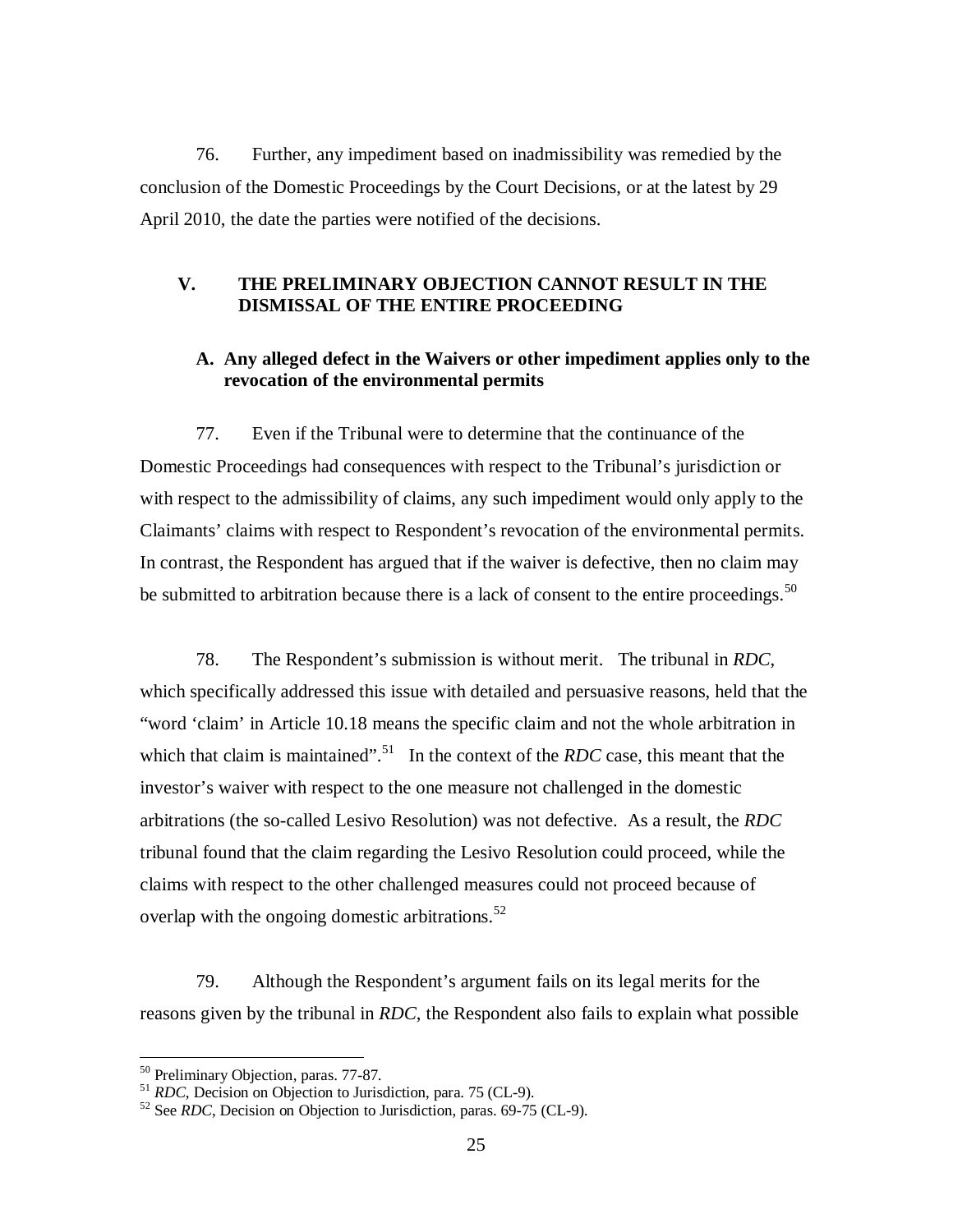purpose would be served by such a waiver requirement. For example, in a case where an investor alleges violation of the CAFTA based on 20 different measures, a domestic proceeding with respect to one discrete measure would invalidate the consent for the other 19 measures. The Respondent's approach to the interpretation of Art. 10.18(2) is entirely inconsistent with one of the CAFTA's overall objectives, which is to "create effective procedures for the implementation and application of this Agreement, for its joint administration, and for the resolution of disputes".<sup>53</sup>

80. The only measures at issue in the Domestic Proceedings were the revocation of the environmental permits. The Claimants' Notice of Arbitration identifies a series of other measures that breach CAFTA and the Foreign Investment Law. First, the Respondent's decisions not to renew the Claimants' exploration licenses are undoubtedly measures. Indeed, the Respondent implicitly acknowledges the existence of other claims when it notes that the revocation of the environmental permits constitutes "by far the most significant claims in this arbitration".<sup>54</sup> Although the Claimants do not accept that categorization of their claims, the Respondent has essentially admitted that there are other claims in this arbitration unaffected by any alleged defect in the Waivers. The Respondent's clarifications in the Preliminary Objection highlight that there were no local court proceedings with respect to the Claimants' exploration licenses.<sup>55</sup> Accordingly, any alleged defects in the Waivers do not apply to claims with respect to the exploration licenses.

81. Second, the Notice of Arbitration claims that the Respondent has imposed a *de facto* ban on gold and silver mining, which is arbitrary, discriminatory and expropriatory. The ban is arbitrary because other environmentally damaging activities are not similarly banned. It is discriminatory because the ban is not applied against El Salvadorans, who continue to engage in mining activities without any regulation or enforcement by government officials of mining and environmental laws. The *de facto* ban is a measure that violates the CAFTA and the Foreign Investment Law. Thus, in

 $53$  Article 1.2(1)(f), CAFTA (CL-15).

<sup>&</sup>lt;sup>54</sup> Preliminary Objection, para. 31.

<sup>&</sup>lt;sup>55</sup> Preliminary Objection, para. 106.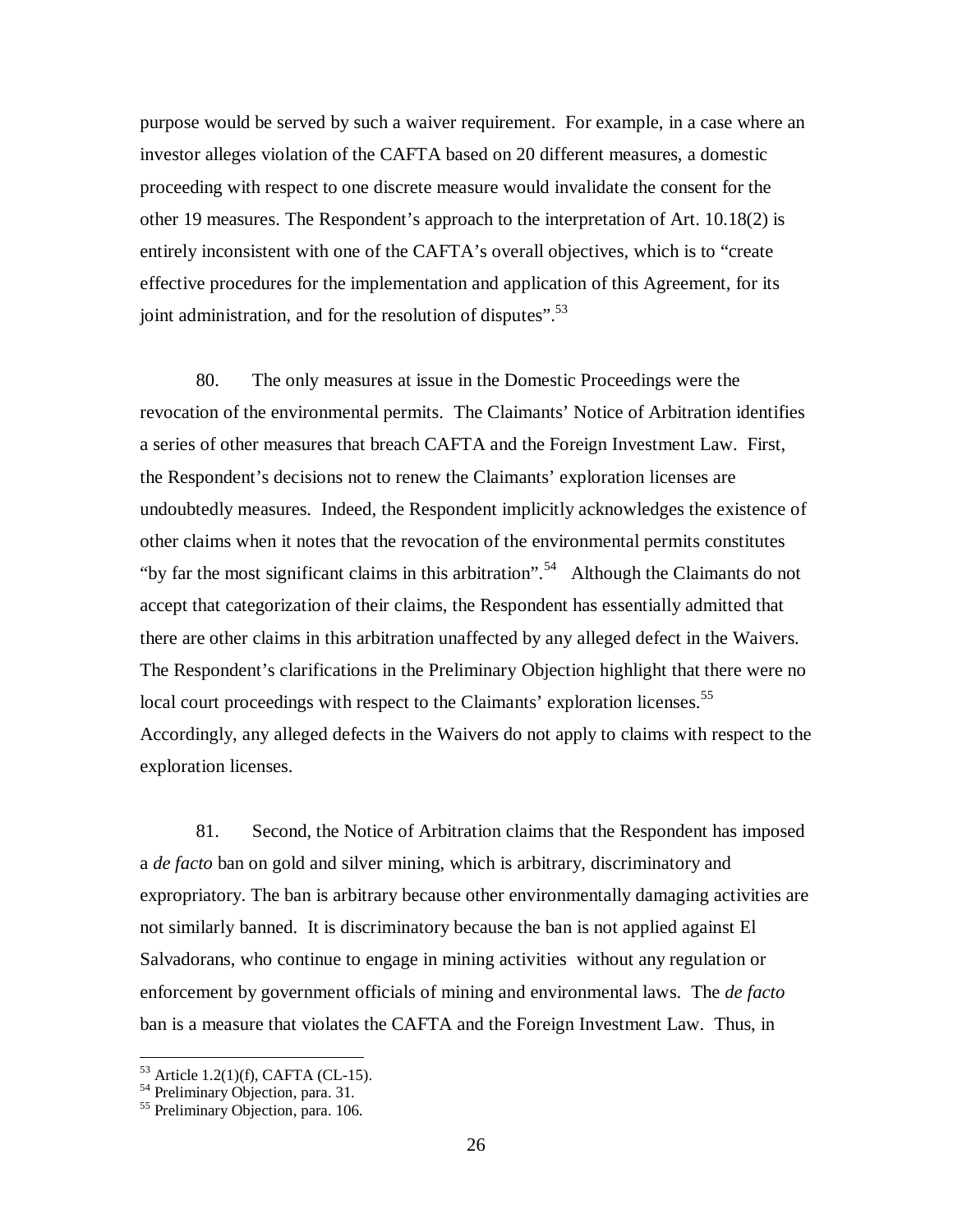addition to the revocation of the environment permits, the complete *de facto* ban on mining activities has resulted in the *de facto* expropriation of the Claimants' investment.

82. In discussing the meaning of "measure", the Respondent suggests that "[a]ny governmental policy can only be applied through government *action* that has a direct impact on Claimants" [emphasis in the original].<sup>56</sup> This is demonstrably false, if the Respondent is arguing that government omissions or inaction cannot amount to a measure for the purposes of CAFTA. It is well established that principles of state responsibility apply to actions and omissions<sup>57</sup> and that "a failure to act (an "omission") by a host State may also constitute a State measure tantamount to expropriation".<sup>58</sup> As the Respondent notes, CAFTA Article 2.1, "Definitions of General Application," provides that "measure includes any law, regulation, procedure, requirement, or practice." A *de facto* moratorium is a "procedure, requirement, or practice".

83. The reality is that, the former Minister of MARN and the current and former Presidents of El Salvador have publicly announced that there will be no mining in El Salvador. This *de facto* moratorium is a measure for the purposes of CAFTA and the Foreign Investment Law, which, among other violations, has resulted in the expropriation of the Claimants' investments.

### **B. There is no waiver with respect to the revocation of the environmental permits for the purposes of breaches of the Foreign Investment Law**

84. The current proceeding is based on two separate arbitral consents, one under the CAFTA and one under the El Salvadoran Foreign Investment Law. A similar situation has arisen in *Pac Rim v. El Salvador*, <sup>59</sup> in which the Respondent argued that the waiver requirement in 10.18(2) applies not only to the initiation of proceedings before

<sup>56</sup> Preliminary Objection, para. 30.

<sup>57</sup> *Técnicas Medioambientales Tecmed, S.A. v. United Mexican States*, ICSID Case No. ARB (AF)/00/2, Award, 29 May 2003, para. 68 (CL-16).

<sup>58</sup> *Fireman's Fund Insurance Company v. United Mexican States*, ICSID Case No. ARB(AF)/02/01, Award [redacted version], 14 July 2006, at footnote 155 (CL-17).

<sup>59</sup> *Pac Rim Cayman LLC v. Republic of El Salvador*, ICSID Case No. ARB/09/12, Decision on the Respondent's Preliminary Objections Under CAFTA Articles 10.20.4 and 10.20.5, 2 August 2010 (CL-18).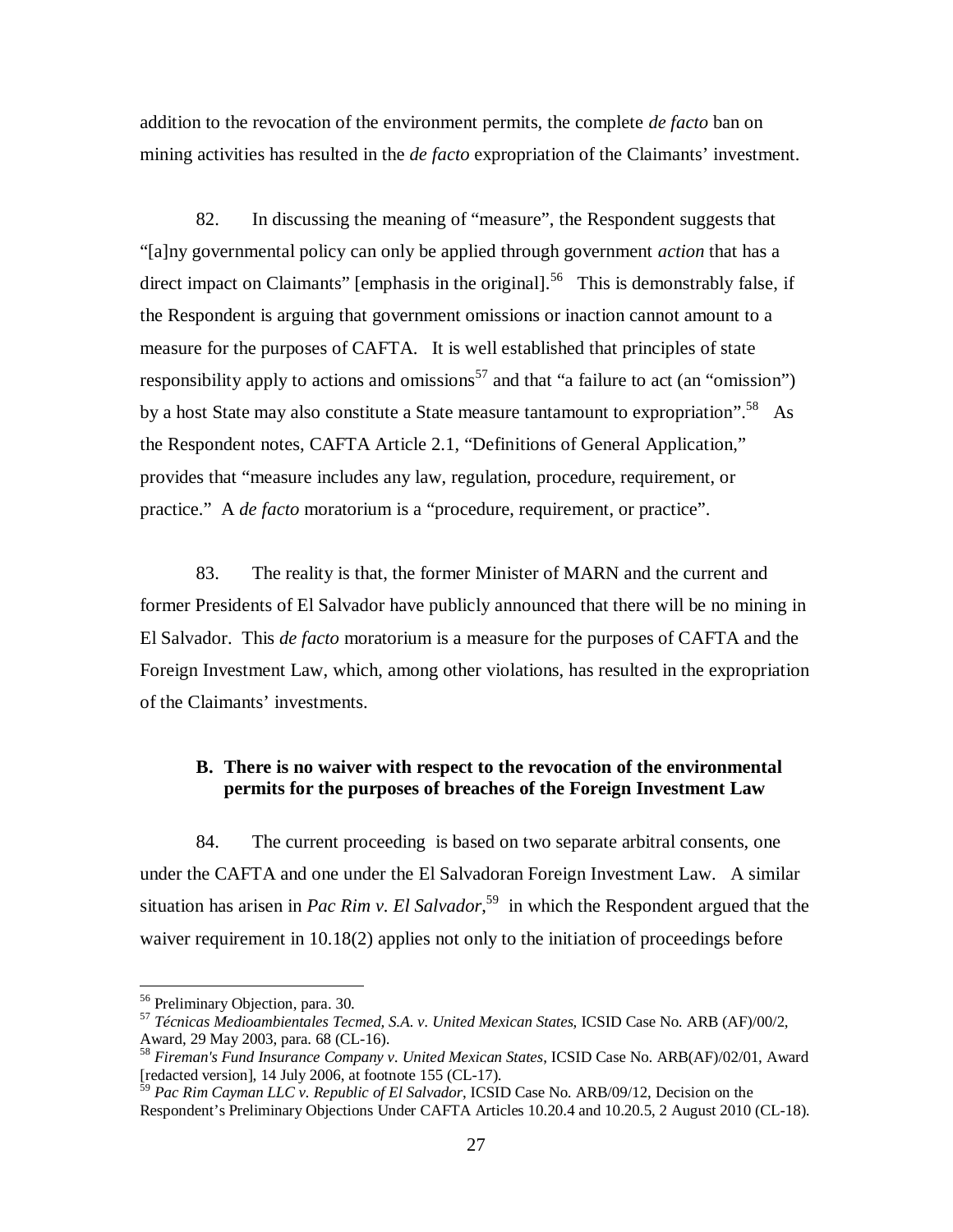other courts or tribunals but, in addition, applied to Pac Rim's claims under the Foreign Investment Law. The tribunal rejected this argument. The tribunal stated:

In the Tribunal's view, these arbitration proceedings are indivisible, being the same single ICSID arbitration between the same Parties before the same Tribunal in receipt of the same Notice of Arbitration registered once by the ICSID Acting Secretary-General under the ICSID Convention. To decide otherwise would require an interpretation of CAFTA Article 10.18(2) wholly at odds with its object and purpose and potentially resulting in gross unfairness to a claimant. There is no corresponding unfairness to the Respondent in maintaining these ICSID proceedings as one single arbitration. In particular, the Respondent does not here face any practical risk of double jeopardy. Lastly, it is hardly a legitimate objection to this Tribunal's competence that it exercises jurisdiction over these Parties based not upon one consent to such jurisdiction from the Respondent but based upon two cumulative consents from the Respondent. It is an indisputable historical fact that several arbitration tribunals have exercised jurisdiction based on more than one consent from one disputant party, without being thereby deprived of jurisdiction.<sup>60</sup>

85. The Claimants accept that the Waivers apply to claims with respect to the measures "before any administrative tribunal or court under the law of any Party, or other dispute settlement procedures". However, the present case involves one proceeding before a Tribunal in which there are multiple claims arising from two separate sources (the CAFTA and the Foreign Investment Law) and based on two separate consents to arbitration. Since the Waivers apply to other proceedings (and not this proceeding), there is no waiver of rights with respect to challenging the revocation of environmental permits as a breach of the Foreign Investment Law.

86. Further, even if the Tribunal were to find Claimants' Waivers were somehow defective and that, as a result, there was an impediment to Claimants' claims relating to the revocation of the environmental permits, that impediment would only apply with respect to the CAFTA claims and not claims of the breach of the Foreign Investment Law as there are no similar waiver provisions in the Foreign Investment Law.

<sup>60</sup> *Pac Rim Cayman LLC v. Republic of El Salvador*, Decision on the Respondent's Preliminary Objections Under CAFTA Articles 10.20.4 and 10.20.5, para. 253.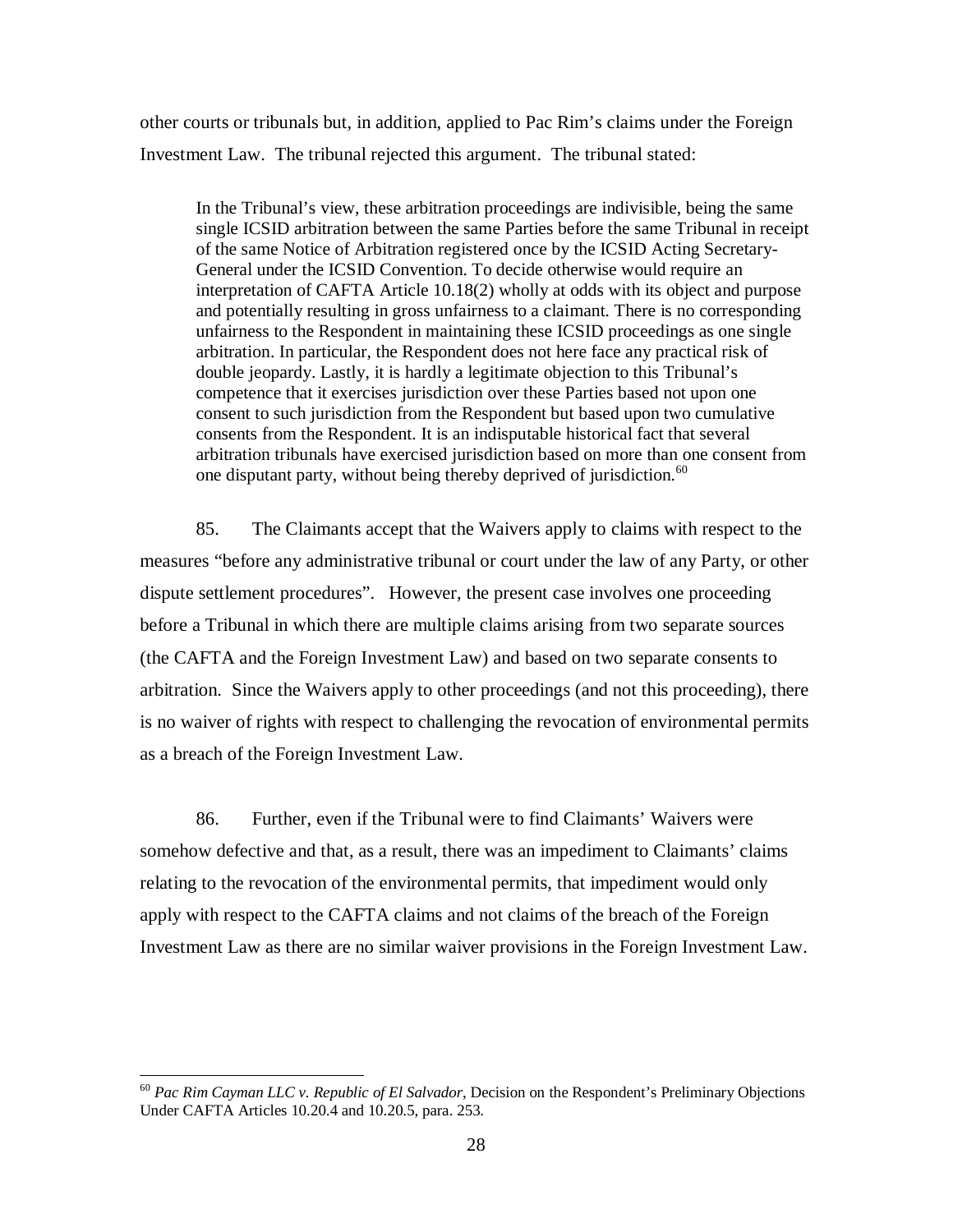#### **C. San Sebastian Gold Mines, Inc.'s Waiver is not defective in any event**

87. SanSeb was not a party to the Domestic Proceedings. Any impediment that might apply to Commerce's claims does not apply to Sanseb's claims as a separate party to this arbitration.

88. Although, for ease of pleading, the Claimants have generally referred to the Claimants and the Waivers in the plural, if the Tribunal were to find that the continuation of the Domestic Proceedings has an effect on the claims in this arbitration, the Tribunal must distinguish between Commerce and Sanseb, as only Commerce was a party to the Domestic Proceedings. The Respondent's Preliminary Objection simply does not apply to Sanseb.

#### **VI. COSTS**

89. In accordance with CAFTA Article 10.20.6, the Claimants seek their costs plus compound interest in responding to the Respondent's Preliminary Objection. As the Claimants have demonstrated in this Response, the Respondent's Preliminary Objection is without legal merit. Further, Counsel for the Respondent has, throughout the Preliminary Objection, engaged in hyperbole and innuendo and made allegations of bad faith and abuse of process that are entirely devoid of foundation.

### **VII. THE RESPONDENT'S SUBMISSIONS ON RESERVATIONS OF RIGHTS WITH RESPECT TO COUNTERCLAIMS AND PROVISIONAL MEASURES ARE INAPPROPRIATE AND TRANSPARENT ATTEMPTS TO DISPARAGE THE CLAIMANTS**

90. The Respondent's submissions on reservations of rights to make counterclaims and request provisional measures are inappropriate and transparent attempts to disparage the Claimants and veil the Respondent's illegal conduct in the cloth of legitimacy. As Counsel for the Respondent well knows, ICSID Arbitration Rules 39 and 40 provide the applicable procedures for requesting provisional measures and making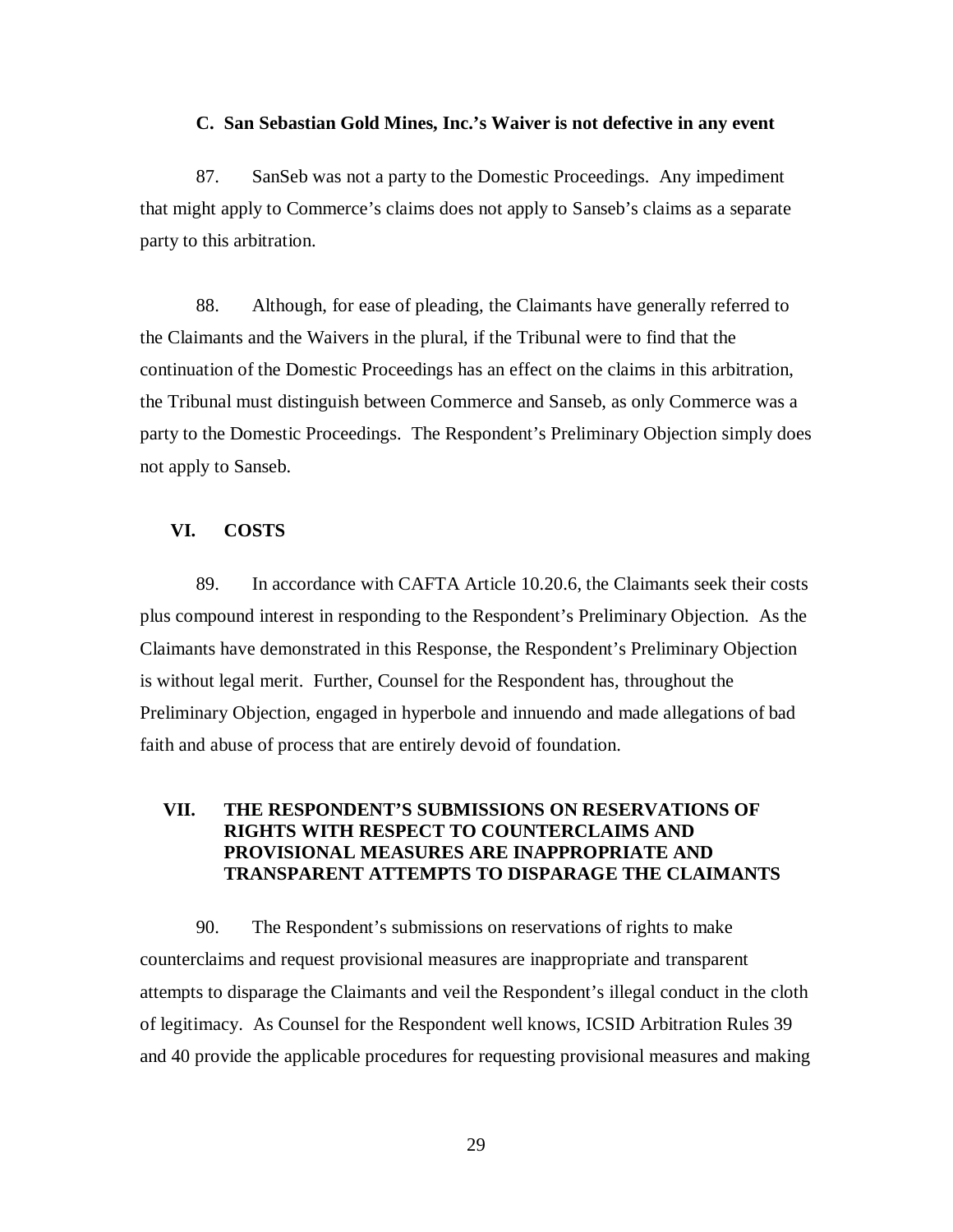ancillary claims in this proceeding. There is no need for reservations of these procedural rights.

91. In light of Respondent's inappropriate pleadings on these issues, the Claimants simply deny that they have any factual truth or legal merit. The Claimants will address all relevant factual issues with respect to their claims in their memorial on the merits.

92. With respect to the Respondent's references to the Claimants' financial ability,<sup>61</sup> the Claimant Commerce's 2010 Annual Report to the U.S. Securities and Exchange Commission, to which Respondent refers, also shows that in 2009 Commerce discounted the book value of its El Salvadoran investment by more than \$26 million because of the conduct of the Respondent. The Respondent's actions against the Claimants, coupled with the Respondent's unwillingness to engage in settlement discussions after the Claimants gave notice of their intent to file for arbitration, caused management of Commerce to conclude that the Claimants' El Salvadoran assets could not be used as intended—for the production of precious metals—in the foreseeable future.<sup>62</sup> In other words, after undermining the value of the Claimants' assets, the Respondent complains about their value. While the Respondent cites the Claimants' obligations to its past and current president, directors, and other shareholders as a negative, the Claimants submit that the historic willingness of those closely involved with the Claimants to defer the repayment of their debts to enable the Claimants' continued investment on the ground in El Salvador is a positive. It speaks to those investors' belief in the Claimants' investment and their future expectations, and is a testament to what the value of these assets would have been but for the Respondent's illegal and arbitrary actions.

<sup>&</sup>lt;sup>61</sup> Preliminary Objection, paras. 115-118.

 $62$  Commerce Group Corp., 2010 Annual Report at 10 and 38 (C-8).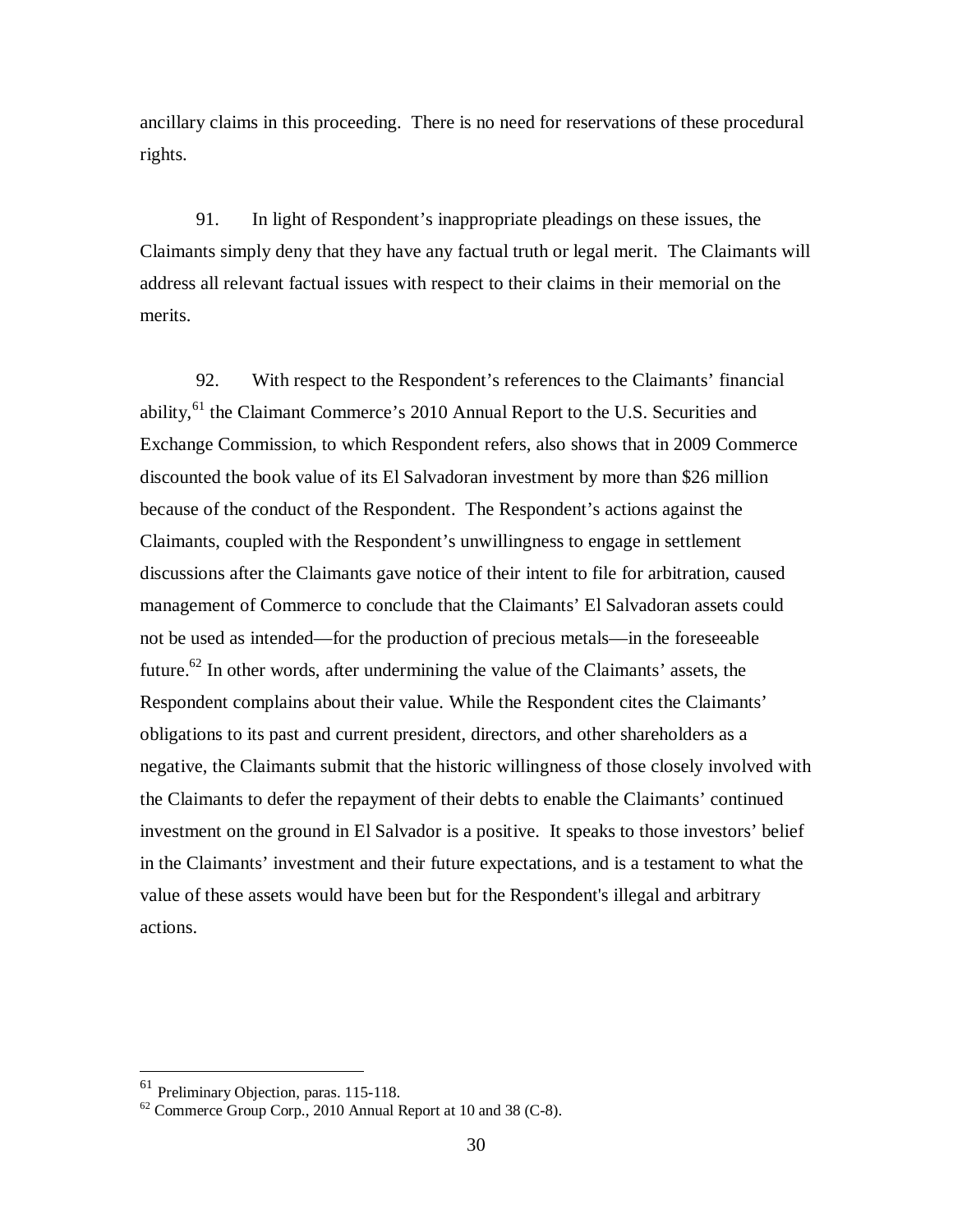#### **VIII. RESERVATION OF RIGHTS**

### **A. The Respondent is not entitled to make further preliminary objections under Article 10.20.4 and the Claimants reserve their rights to object to a further purported exercise of Article 10.20.4**

93. The Claimants submit that the Respondent is not entitled, as of right, to a second suspension of the proceedings under CAFTA Article 10.20.4. Rather, any further suspension of the proceedings is a question for this Tribunal under ICSID Arbitration Rule 41. In light of the Respondent's reservations, the Claimants reserve their rights to object to any further purported exercise of Article 10.20.4.

94. The Claimants' objection is based on the prospect of having to face three sets of preliminary objections before these proceedings can advance to the merits. The Respondent has made one preliminary objection under the expedited process in Article 10.20.5. In its Preliminary Objection, the Respondent suggests that it might bring other preliminary objections under Article 10.20.4 and that it might also seek a make other preliminary objections under ICSID Arbitration Rule 41.

95. In the Claimants' submission, Article 10.20.5 provides an expedited process for the hearing of a preliminary objection under Art. 10.20.4. Article 10.20.5 states that the tribunal "shall decide on an expedited basis an objection under paragraph 4". In other words, an Article 10.20.5 objection is, for all purposes, an Article 10.20.4 objection made on an expedited basis. The reference in Article 10.20.4 to the fact that a preliminary objection is "[w]ithout prejudice to a tribunal's authority to address other objections as a preliminary question" clarifies that the exercise of Art. 10.20.4, is without prejudice to the right to make other preliminary objections under ICSID Arbitration Rule 41. It does not mean that Respondent is entitled to exercise Art. 10.20.4 again.

96. The issue is not that the Respondent cannot make further preliminary objections; it is whether the Respondent is entitled, as of right, to a suspension of the proceedings under Article 10.20.4(a), or whether, in accordance with ICSID Arbitration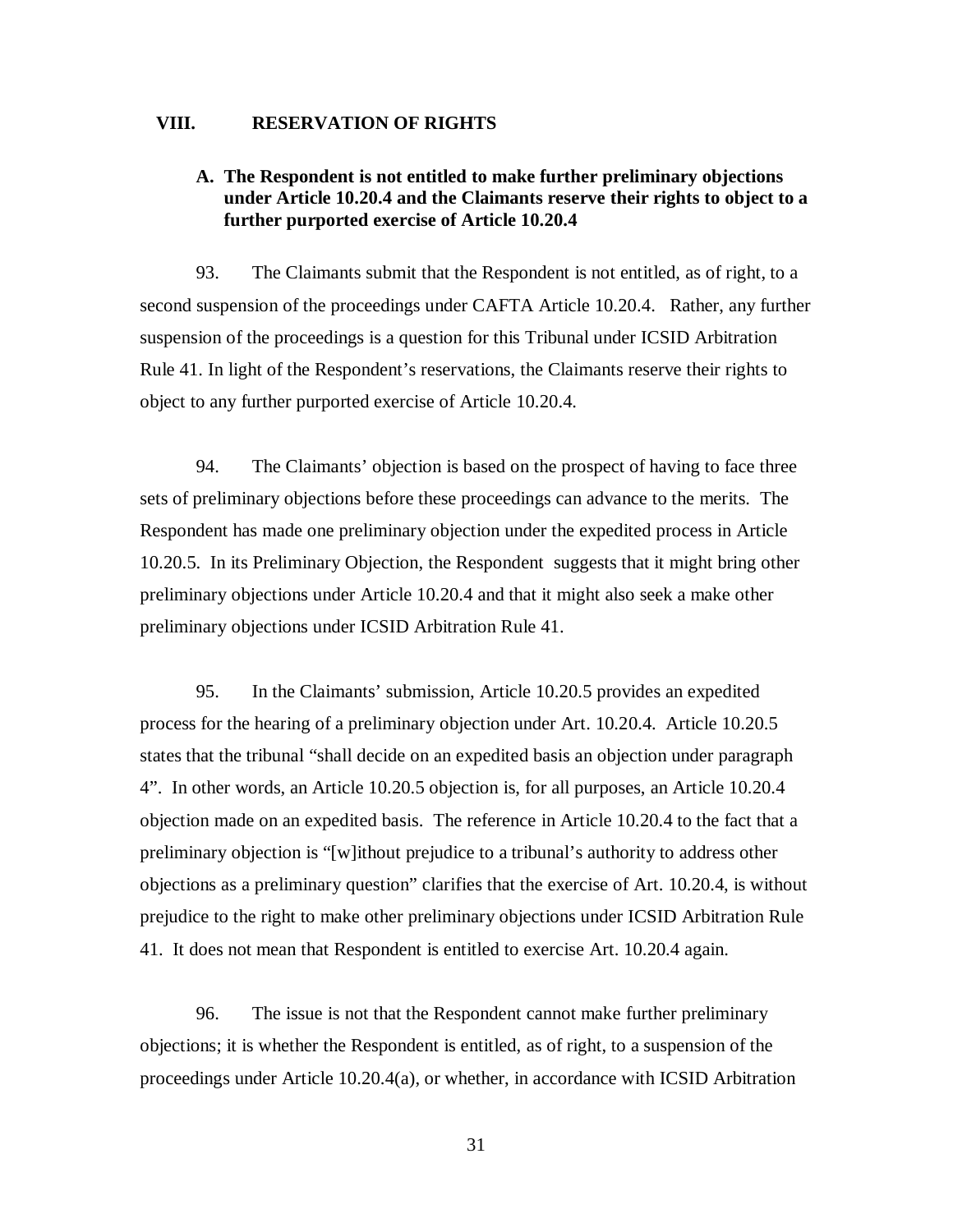Rule 41, the Tribunal has the discretion to deal with the objection as a preliminary question and decide whether to suspend the proceedings or to join any preliminary objection to the merits of the dispute. The Claimants submit that any further suspension of these proceedings is a question for the Tribunal's discretion and not the Respondent's right.

97. If the Tribunal were to find the Respondent is entitled to the further exercise of Article 10.20.4 as of right, the Claimants reserve their right to object to any further preliminary objection as untimely, in light of the requirement that a preliminary objection must be submitted to the tribunal "as soon as possible after the tribunal is constituted".

#### **B. The Claimants reserve their rights to object to the Respondent's translations**

98. For the purposes of this Response, the Claimants do not dispute the accuracy of the Respondent's translation of the exhibits to its Preliminary Objection. The Claimants reserve their rights to dispute the accuracy of Respondent's translation of documents in future submissions.

#### **C. The Claimants reserve their rights with respect to any future proceedings**

99. The Respondent tauntingly argues, that were the Tribunal to dismiss the Claimants' claims in their entirety, the Claimants could just start over, and then face claims that limitation periods, or perhaps other presently undisclosed objections, preclude their claims. The Claimants agree that the Tribunal's decision on this preliminary objection is extremely important. The Claimants do not agree that the intent or object of CAFTA was to create requirements not found in the plain language of the treaty text. The Respondent's Preliminary Objection is entirely without merit.

100. In any event, the Claimants reserve their rights with respect to any future proceedings. The Claimants have been operating in El Salvador for over 40 years. Their